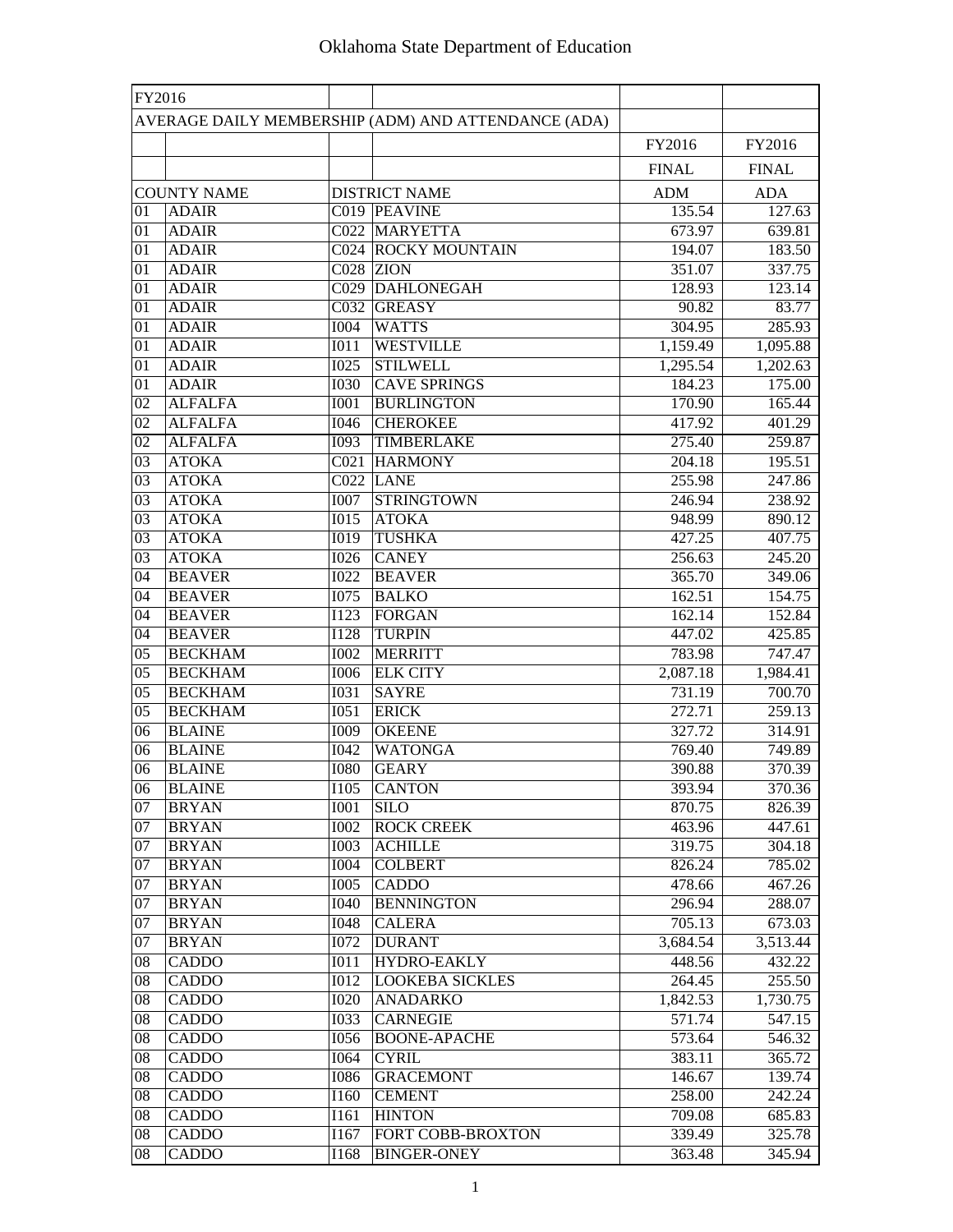| FY2016 |                    |             |                                                     |              |              |
|--------|--------------------|-------------|-----------------------------------------------------|--------------|--------------|
|        |                    |             | AVERAGE DAILY MEMBERSHIP (ADM) AND ATTENDANCE (ADA) |              |              |
|        |                    |             |                                                     | FY2016       | FY2016       |
|        |                    |             |                                                     | <b>FINAL</b> | <b>FINAL</b> |
|        | <b>COUNTY NAME</b> |             | <b>DISTRICT NAME</b>                                | <b>ADM</b>   | <b>ADA</b>   |
| 09     | <b>CANADIAN</b>    |             | C029 RIVERSIDE                                      | 168.99       | 160.90       |
| 09     | <b>CANADIAN</b>    |             | C031 BANNER                                         | 199.74       | 193.02       |
| 09     | <b>CANADIAN</b>    |             | <b>C070 DARLINGTON</b>                              | 234.79       | 221.77       |
| 09     | <b>CANADIAN</b>    |             | C <sub>162</sub> MAPLE                              | 144.71       | 139.42       |
| 09     | <b>CANADIAN</b>    | <b>I022</b> | PIEDMONT                                            | 3,632.48     | 3,468.95     |
| 09     | <b>CANADIAN</b>    | <b>I027</b> | <b>YUKON</b>                                        | 8,295.47     | 7,880.73     |
| 09     | <b>CANADIAN</b>    | <b>I034</b> | <b>EL RENO</b>                                      | 2,645.53     | 2,512.58     |
| 09     | <b>CANADIAN</b>    | <b>I057</b> | <b>UNION CITY</b>                                   | 294.79       | 281.93       |
| 09     | <b>CANADIAN</b>    | I069        | <b>MUSTANG</b>                                      | 10,759.47    | 10,170.08    |
| 09     | <b>CANADIAN</b>    | I076        | <b>CALUMET</b>                                      | 263.32       | 253.95       |
| 10     | <b>CARTER</b>      |             | C072 ZANEIS                                         | 279.07       | 272.05       |
| 10     | <b>CARTER</b>      | <b>IO19</b> | <b>ARDMORE</b>                                      | 3,023.72     | 2,838.68     |
| 10     | <b>CARTER</b>      | I021        | <b>SPRINGER</b>                                     | 217.10       | 209.08       |
| 10     | <b>CARTER</b>      | <b>I027</b> | <b>PLAINVIEW</b>                                    | 1,542.94     | 1,488.14     |
| 10     | <b>CARTER</b>      | <b>I032</b> | <b>LONE GROVE</b>                                   | 1,519.87     | 1,434.26     |
| 10     | <b>CARTER</b>      | I043        | <b>WILSON</b>                                       | 474.41       | 455.52       |
| 10     | <b>CARTER</b>      | <b>I055</b> | <b>HEALDTON</b>                                     | 509.37       | 490.21       |
| 10     | <b>CARTER</b>      | 1074        | <b>FOX</b>                                          | 300.37       | 288.80       |
| 10     | <b>CARTER</b>      | <b>I077</b> | <b>DICKSON</b>                                      | 1,329.97     | 1,283.63     |
| 11     | <b>CHEROKEE</b>    |             | C010 LOWREY                                         | 139.67       | 133.47       |
| 11     | <b>CHEROKEE</b>    |             | C014 NORWOOD                                        | 186.82       | 180.59       |
| 11     | <b>CHEROKEE</b>    |             | C021 WOODALL                                        | 485.17       | 459.95       |
| 11     | <b>CHEROKEE</b>    |             | C026 SHADY GROVE                                    | 147.82       | 143.62       |
| 11     | <b>CHEROKEE</b>    |             | C031 PEGGS                                          | 226.08       | 213.70       |
| 11     | <b>CHEROKEE</b>    |             | <b>C034 GRAND VIEW</b>                              | 629.98       | 598.39       |
| 11     | <b>CHEROKEE</b>    |             | C044 BRIGGS                                         | 465.14       | 441.21       |
| 11     | <b>CHEROKEE</b>    |             | C066 TENKILLER                                      | 302.40       | 286.52       |
| 11     | <b>CHEROKEE</b>    | <b>I006</b> | <b>KEYS</b>                                         | 817.07       | 788.83       |
| 11     | <b>CHEROKEE</b>    | <b>I016</b> | <b>HULBERT</b>                                      | 601.56       | 572.54       |
| 11     | <b>CHEROKEE</b>    | <b>I035</b> | <b>TAHLEQUAH</b>                                    | 3,617.11     | 3,413.69     |
| 11     | <b>CHEROKEE</b>    |             | T001 CHEROKEE IMMERSION CHARTEI                     | 105.86       | 98.87        |
| 12     | <b>CHOCTAW</b>     |             | C021 SWINK                                          | 157.90       | 148.23       |
| 12     | <b>CHOCTAW</b>     | I001        | <b>BOSWELL</b>                                      | 376.65       | 361.52       |
| 12     | <b>CHOCTAW</b>     | <b>I002</b> | <b>FORT TOWSON</b>                                  | 393.85       | 370.97       |
| 12     | <b>CHOCTAW</b>     | 1004        | <b>SOPER</b>                                        | 386.74       | 375.62       |
| 12     | <b>CHOCTAW</b>     | <b>I039</b> | <b>HUGO</b>                                         | 1,276.29     | 1,205.10     |
| 13     | <b>CIMARRON</b>    | <b>I002</b> | <b>BOISE CITY</b>                                   | 292.16       | 278.80       |
| 13     | <b>CIMARRON</b>    | <b>IO10</b> | <b>FELT</b>                                         | 96.84        | 92.98        |
| 13     | <b>CIMARRON</b>    | <b>IO11</b> | <b>KEYES</b>                                        | 84.39        | 81.45        |
| 14     | <b>CLEVELAND</b>   |             | C016 ROBIN HILL                                     | 300.54       | 285.68       |
| 14     | <b>CLEVELAND</b>   | <b>I002</b> | <b>MOORE</b>                                        | 23,797.36    | 22,541.74    |
| 14     | <b>CLEVELAND</b>   | I029        | <b>NORMAN</b>                                       | 15,921.14    | 14,934.90    |
| 14     | <b>CLEVELAND</b>   | I040        | <b>NOBLE</b>                                        | 2,848.00     | 2,662.52     |
| 14     | <b>CLEVELAND</b>   | I057        | <b>LEXINGTON</b>                                    | 1,110.07     | 1,052.06     |
| 14     | <b>CLEVELAND</b>   | <b>I070</b> | <b>LITTLE AXE</b>                                   | 1,251.29     | 1,172.27     |
| 15     | <b>COAL</b>        |             | C004 COTTONWOOD                                     | 178.54       | 169.76       |
| 15     | <b>COAL</b>        | <b>IOO1</b> | <b>COALGATE</b>                                     | 717.84       | 688.55       |
| 15     | <b>COAL</b>        | <b>I002</b> | <b>TUPELO</b>                                       | 273.06       | 258.36       |
| 16     | <b>COMANCHE</b>    |             | <b>C048 FLOWER MOUND</b>                            | 333.14       | 317.86       |
| 16     | <b>COMANCHE</b>    |             | C049 BISHOP                                         | 534.43       | 513.47       |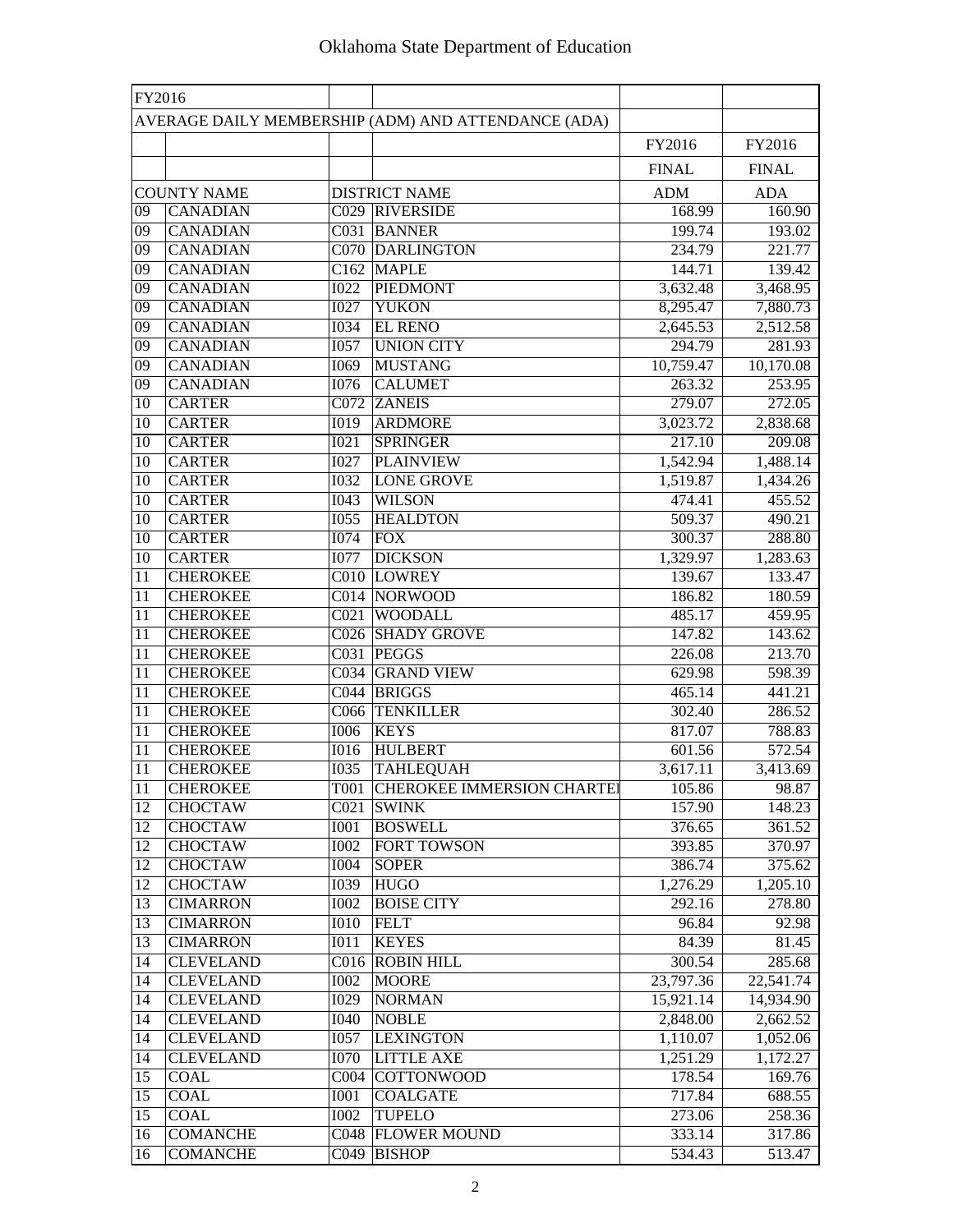| FY2016          |                                       |                   |                                                     |                        |                        |
|-----------------|---------------------------------------|-------------------|-----------------------------------------------------|------------------------|------------------------|
|                 |                                       |                   | AVERAGE DAILY MEMBERSHIP (ADM) AND ATTENDANCE (ADA) |                        |                        |
|                 |                                       |                   |                                                     | FY2016                 | FY2016                 |
|                 |                                       |                   |                                                     | <b>FINAL</b>           | <b>FINAL</b>           |
|                 |                                       |                   |                                                     |                        |                        |
| 16              | <b>COUNTY NAME</b><br><b>COMANCHE</b> | <b>I001</b>       | <b>DISTRICT NAME</b><br><b>CACHE</b>                | <b>ADM</b><br>1,860.96 | <b>ADA</b><br>1,779.63 |
| 16              | <b>COMANCHE</b>                       | <b>I002</b>       | <b>INDIAHOMA</b>                                    | 212.79                 | 205.91                 |
| 16              | <b>COMANCHE</b>                       | <b>I003</b>       | <b>STERLING</b>                                     | 408.52                 | 392.95                 |
| 16              | <b>COMANCHE</b>                       | <b>I004</b>       | <b>GERONIMO</b>                                     | 323.29                 | 307.89                 |
| 16              | <b>COMANCHE</b>                       | <b>IOO8</b>       | <b>LAWTON</b>                                       | 14,746.81              | 13,824.05              |
| 16              | <b>COMANCHE</b>                       | <b>I009</b>       | <b>FLETCHER</b>                                     | 475.30                 | 453.06                 |
| 16              | <b>COMANCHE</b>                       | <b>I016</b>       | <b>ELGIN</b>                                        | 2,254.52               | 2,136.67               |
| 16              | <b>COMANCHE</b>                       | I132              | <b>CHATTANOOGA</b>                                  | 225.42                 | 214.37                 |
| 17              | <b>COTTON</b>                         | <b>I001</b>       | <b>WALTERS</b>                                      | 710.82                 | 679.44                 |
| 17              | <b>COTTON</b>                         | I101              | <b>TEMPLE</b>                                       | 183.24                 | 174.76                 |
| 17              | <b>COTTON</b>                         | <b>I333</b>       | <b>BIG PASTURE</b>                                  | 202.84                 | 193.73                 |
| 18              | <b>CRAIG</b>                          | C <sub>001</sub>  | <b>WHITE OAK</b>                                    | 44.29                  | 41.90                  |
| 18              | <b>CRAIG</b>                          | <b>I006</b>       | <b>KETCHUM</b>                                      | 592.99                 | 568.56                 |
| 18              | <b>CRAIG</b>                          | $\overline{1017}$ | <b>WELCH</b>                                        | 343.98                 | 327.55                 |
| 18              | <b>CRAIG</b>                          | $\overline{1020}$ | <b>BLUEJACKET</b>                                   | 219.16                 | 209.24                 |
| 18              | <b>CRAIG</b>                          | 1065              | <b>VINITA</b>                                       | 1,556.45               | 1,455.53               |
| 19              | <b>CREEK</b>                          |                   | <b>C008 LONE STAR</b>                               | 904.10                 | 852.54                 |
| $\overline{19}$ | <b>CREEK</b>                          | C <sub>012</sub>  | <b>GYPSY</b>                                        | 85.56                  | 82.01                  |
| 19              | <b>CREEK</b>                          |                   | <b>C034 PRETTY WATER</b>                            | 264.67                 | 250.58                 |
| 19              | <b>CREEK</b>                          |                   | C035 ALLEN-BOWDEN                                   | 404.48                 | 378.78                 |
| 19              | <b>CREEK</b>                          | <b>I002</b>       | <b>BRISTOW</b>                                      | 1,770.67               | 1,673.01               |
| 19              | <b>CREEK</b>                          | <b>I003</b>       | <b>MANNFORD</b>                                     | 1,592.82               | 1,500.41               |
| 19              | <b>CREEK</b>                          | $\overline{1005}$ | <b>MOUNDS</b>                                       | 584.84                 | 548.20                 |
| 19              | <b>CREEK</b>                          | $\overline{1017}$ | <b>OLIVE</b>                                        | 348.37                 | 332.85                 |
| 19              | <b>CREEK</b>                          | <b>IO18</b>       | <b>KIEFER</b>                                       | 726.48                 | 699.40                 |
| 19              | <b>CREEK</b>                          | <b>I020</b>       | <b>OILTON</b>                                       | 289.63                 | 271.17                 |
| 19              | <b>CREEK</b>                          | I021              | <b>DEPEW</b>                                        | 371.77                 | 354.65                 |
| 19              | <b>CREEK</b>                          | I031              | <b>KELLYVILLE</b>                                   | 1,061.28               | 991.99                 |
| 19              | <b>CREEK</b>                          | <b>I033</b>       | <b>SAPULPA</b>                                      | 3,951.16               | 3,697.61               |
| 19              | <b>CREEK</b>                          | <b>I039</b>       | <b>DRUMRIGHT</b>                                    | 555.49                 | 529.50                 |
| 20              | <b>CUSTER</b>                         | <b>I005</b>       | <b>ARAPAHO-BUTLER</b>                               | 436.71                 | 423.09                 |
| 20              | <b>CUSTER</b>                         | <b>I007</b>       | THOMAS-FAY-CUSTER UNIFIED D                         | 472.08                 | 455.58                 |
| 20              | <b>CUSTER</b>                         | <b>I026</b>       | <b>WEATHERFORD</b>                                  | 2,281.14               | 2,175.24               |
| 20              | <b>CUSTER</b>                         | I099              | <b>CLINTON</b>                                      | 2,297.84               | 2,191.30               |
| 21              | <b>DELAWARE</b>                       |                   | C006 CLEORA                                         | 123.17                 | 119.43                 |
| 21              | <b>DELAWARE</b>                       |                   | C014 LEACH                                          | 140.02                 | 133.49                 |
| 21              | <b>DELAWARE</b>                       |                   | C030 KENWOOD                                        | 102.88                 | 97.04                  |
| 21              | <b>DELAWARE</b>                       |                   | C034 MOSELEY                                        | 231.54                 | 216.30                 |
| 21              | <b>DELAWARE</b>                       | <b>I001</b>       | <b>JAY</b>                                          | 1,714.39               | 1,595.65               |
| 21              | <b>DELAWARE</b>                       | <b>I002</b>       | <b>GROVE</b>                                        | 2,449.50               | 2,301.31               |
| 21              | <b>DELAWARE</b>                       | <b>I003</b>       | <b>KANSAS</b>                                       | 871.53                 | 816.87                 |
| 21              | <b>DELAWARE</b>                       | <b>I004</b>       | <b>COLCORD</b>                                      | 596.12                 | 552.88                 |
| 21              | <b>DELAWARE</b>                       | <b>I005</b>       | <b>OAKS-MISSION</b>                                 | 275.81                 | 261.84                 |
| 22              | <b>DEWEY</b>                          | I005              | <b>VICI</b>                                         | 333.14                 | 319.42                 |
| $\overline{22}$ | <b>DEWEY</b>                          | <b>IOO8</b>       | <b>SEILING</b>                                      | 433.51                 | 420.81                 |
| 22              | <b>DEWEY</b>                          | <b>I010</b>       | <b>TALOGA</b>                                       | 102.10                 | 96.85                  |
| 23              | <b>ELLIS</b>                          | <b>I002</b>       | FARGO                                               | 274.08                 | 263.02                 |
| 23              | <b>ELLIS</b>                          | <b>I003</b>       | <b>ARNETT</b>                                       | 212.45                 | 204.41                 |
| 23              | <b>ELLIS</b>                          | <b>I042</b>       | <b>SHATTUCK</b>                                     | 353.68                 | 341.68                 |
| 24              | <b>GARFIELD</b>                       | I001              | <b>WAUKOMIS</b>                                     | 417.04                 | 402.25                 |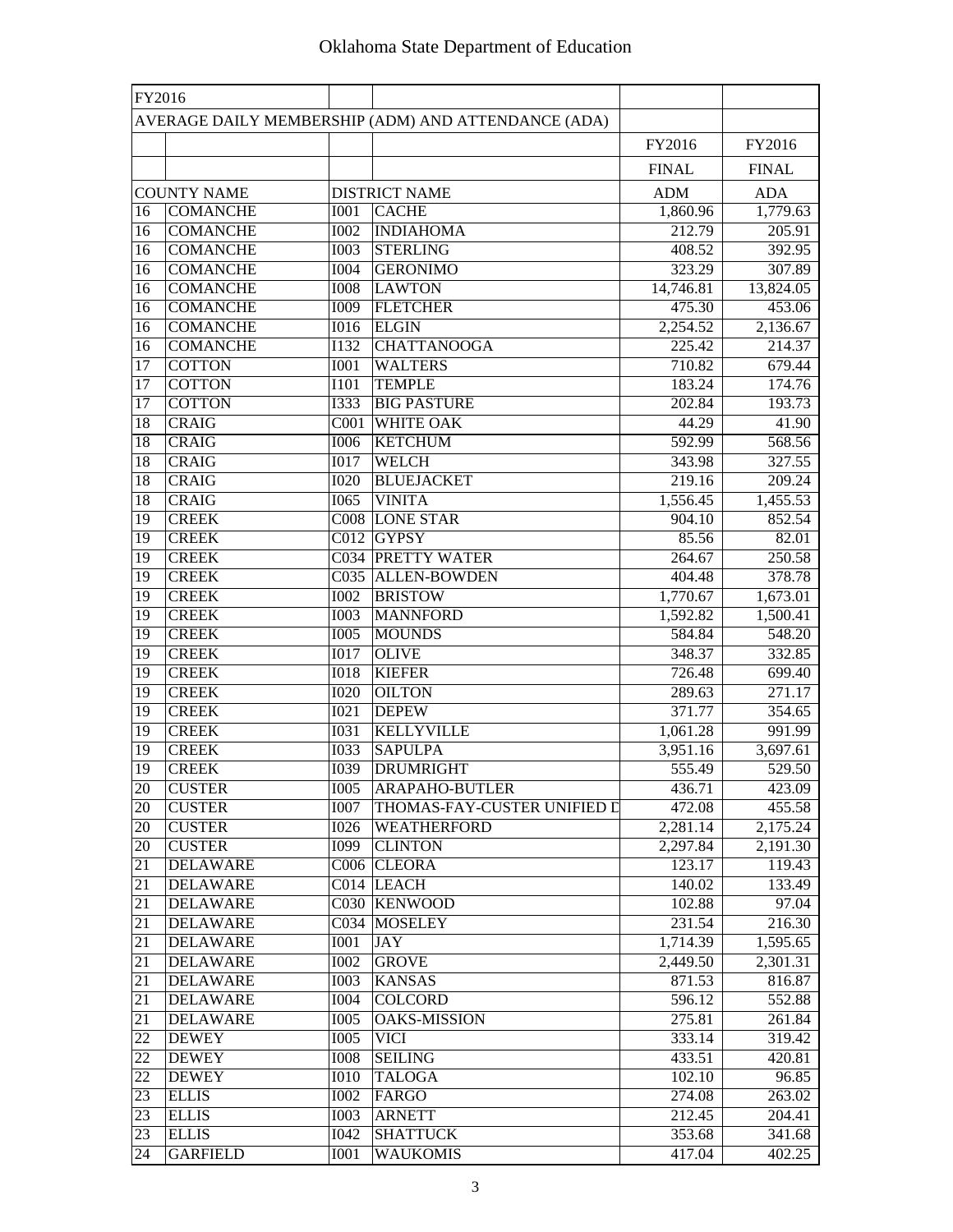| FY2016          |                                  |                     |                                                     |                   |                   |
|-----------------|----------------------------------|---------------------|-----------------------------------------------------|-------------------|-------------------|
|                 |                                  |                     | AVERAGE DAILY MEMBERSHIP (ADM) AND ATTENDANCE (ADA) |                   |                   |
|                 |                                  |                     |                                                     | FY2016            | FY2016            |
|                 |                                  |                     |                                                     | <b>FINAL</b>      | <b>FINAL</b>      |
|                 | <b>COUNTY NAME</b>               |                     | <b>DISTRICT NAME</b>                                | <b>ADM</b>        | <b>ADA</b>        |
| 24              | <b>GARFIELD</b>                  | <b>IO18</b>         | <b>KREMLIN-HILLSDALE</b>                            | 314.19            | 303.25            |
| 24              | <b>GARFIELD</b>                  | 1042                | <b>CHISHOLM</b>                                     | 1,031.82          | 992.01            |
| 24              | <b>GARFIELD</b>                  | <b>I047</b>         | <b>GARBER</b>                                       | 375.91            | 357.56            |
| 24              | <b>GARFIELD</b>                  | <b>I056</b>         | PIONEER-PLEASANT VALE                               | 548.17            | 529.82            |
| 24              | <b>GARFIELD</b>                  | <b>I057</b>         | <b>ENID</b>                                         | 7,932.42          | 7,547.65          |
| 24              | <b>GARFIELD</b>                  | <b>I085</b>         | <b>DRUMMOND</b>                                     | 308.36            | 296.20            |
| 24              | <b>GARFIELD</b>                  | <b>I094</b>         | COVINGTON-DOUGLAS                                   | 269.37            | 259.07            |
| 25              | <b>GARVIN</b>                    | C <sub>016</sub>    | <b>WHITEBEAD</b>                                    | 399.76            | 385.68            |
| 25              | <b>GARVIN</b>                    | <b>I002</b>         | <b>STRATFORD</b>                                    | 705.68            | 680.94            |
| 25              | <b>GARVIN</b>                    | <b>IOO5</b>         | <b>PAOLI</b>                                        | 248.91            | 238.83            |
| 25              | <b>GARVIN</b>                    | <b>I007</b>         | <b>MAYSVILLE</b>                                    | 341.06            | 324.75            |
| $\overline{25}$ | <b>GARVIN</b>                    | <b>I009</b>         | <b>LINDSAY</b>                                      | 1,252.66          | 1,189.06          |
| $\overline{25}$ | <b>GARVIN</b>                    | <b>IO18</b>         | <b>PAULS VALLEY</b>                                 | 1,332.39          | 1,278.36          |
| $\overline{25}$ | <b>GARVIN</b>                    | <b>I038</b>         | <b>WYNNEWOOD</b>                                    | 708.39            | 673.47            |
| $\overline{25}$ | <b>GARVIN</b>                    | <b>I072</b>         | <b>ELMORE CITY-PERNELL</b>                          | 515.53            | 487.81            |
| 26              | <b>GRADY</b>                     |                     | C037 FRIEND                                         | 257.90            | 246.74            |
| 26              | <b>GRADY</b>                     |                     | C096 MIDDLEBERG                                     | 200.21            | 192.72            |
| 26              | <b>GRADY</b>                     |                     | C131 PIONEER                                        | 382.96            | 365.87            |
| 26              | <b>GRADY</b>                     | <b>I001</b>         | <b>CHICKASHA</b>                                    | 2,412.44          | 2,268.42          |
| 26              | <b>GRADY</b>                     | <b>I002</b>         | <b>MINCO</b>                                        | 561.91            | 538.91            |
| 26              | <b>GRADY</b>                     | <b>I051</b>         | NINNEKAH                                            | 546.60            | 513.73            |
| 26              | <b>GRADY</b>                     | <b>I056</b>         | <b>ALEX</b>                                         | 313.95            | 300.68            |
| 26              | <b>GRADY</b>                     | <b>I068</b>         | <b>RUSH SPRINGS</b>                                 | 575.94            | 543.29            |
| 26              | <b>GRADY</b>                     | I095                | <b>BRIDGE CREEK</b>                                 | 1,512.99          | 1,434.39          |
| 26              | <b>GRADY</b>                     | <b>I097</b>         | <b>TUTTLE</b>                                       | 1,872.78          | 1,773.43          |
| 26              | <b>GRADY</b>                     | <b>I099</b>         | <b>VERDEN</b>                                       | 272.85            | 256.91            |
| 26              | <b>GRADY</b>                     | I128                | AMBER-POCASSET                                      | 472.02            | 451.28            |
| 27              | <b>GRANT</b>                     | <b>I054</b>         | <b>MEDFORD</b>                                      | 274.71            | 262.42            |
| 27              | <b>GRANT</b>                     | <b>I090</b>         | POND CREEK-HUNTER                                   | 351.47            | 333.42            |
| 27              | <b>GRANT</b>                     | <b>I095</b>         | <b>DEER CREEK-LAMONT</b>                            | 179.71            | 172.75            |
| 28              | <b>GREER</b>                     | I001                | <b>MANGUM</b>                                       | 745.56            | 708.11            |
| 28              | <b>GREER</b>                     | 1003                | <b>GRANITE</b>                                      | 274.61            | 264.21            |
| $\overline{29}$ | <b>HARMON</b>                    | <b>I066</b>         | <b>HOLLIS</b>                                       | 533.87            | 508.07            |
| 30              | <b>HARPER</b>                    | <b>I001</b>         | <b>LAVERNE</b>                                      | 490.98            | 474.21            |
| 30              | <b>HARPER</b>                    | 1004                | <b>BUFFALO</b>                                      | 271.95            | 263.62            |
| 31              | <b>HASKELL</b>                   |                     | C010 WHITEFIELD                                     | 134.05            | 127.04            |
| 31              | <b>HASKELL</b>                   | <b>IO13</b>         | <b>KINTA</b>                                        | 204.93            | 198.75            |
| 31              | <b>HASKELL</b>                   | <b>I020</b>         | <b>STIGLER</b>                                      | 1,381.30          | 1,301.02          |
| 31              | <b>HASKELL</b>                   | <b>I037</b>         | <b>MCCURTAIN</b>                                    | 234.00            | 220.62            |
| 31              | <b>HASKELL</b>                   | I043                | <b>KEOTA</b>                                        | 450.44            | 430.84            |
| $\overline{32}$ | <b>HUGHES</b>                    | I001                | <b>MOSS</b>                                         | 272.77            | 260.36            |
| 32              | <b>HUGHES</b>                    | <b>I005</b>         | <b>WETUMKA</b>                                      | 462.54            | 438.07            |
| 32              | <b>HUGHES</b>                    | <b>I035</b>         | <b>HOLDENVILLE</b>                                  | 1,120.04          | 1,050.70          |
| 32              | <b>HUGHES</b>                    | I048                | <b>CALVIN</b>                                       | 153.50            | 144.75            |
| $\overline{32}$ | <b>HUGHES</b>                    | <b>I054</b>         | <b>STUART</b>                                       | 278.36            | 265.78            |
| 33              | <b>JACKSON</b>                   | <b>I001</b>         | <b>NAVAJO</b>                                       | 486.46            | 467.74            |
| 33              | <b>JACKSON</b>                   | <b>IO14</b>         | <b>DUKE</b>                                         | 187.70            | 179.41            |
| 33<br>33        | <b>JACKSON</b><br><b>JACKSON</b> | <b>IO18</b><br>I025 | <b>ALTUS</b><br><b>ELDORADO</b>                     | 3,521.00<br>71.64 | 3,370.10<br>66.42 |
| 33              | <b>JACKSON</b>                   | <b>I035</b>         | <b>OLUSTEE</b>                                      | 150.63            | 141.81            |
|                 |                                  |                     |                                                     |                   |                   |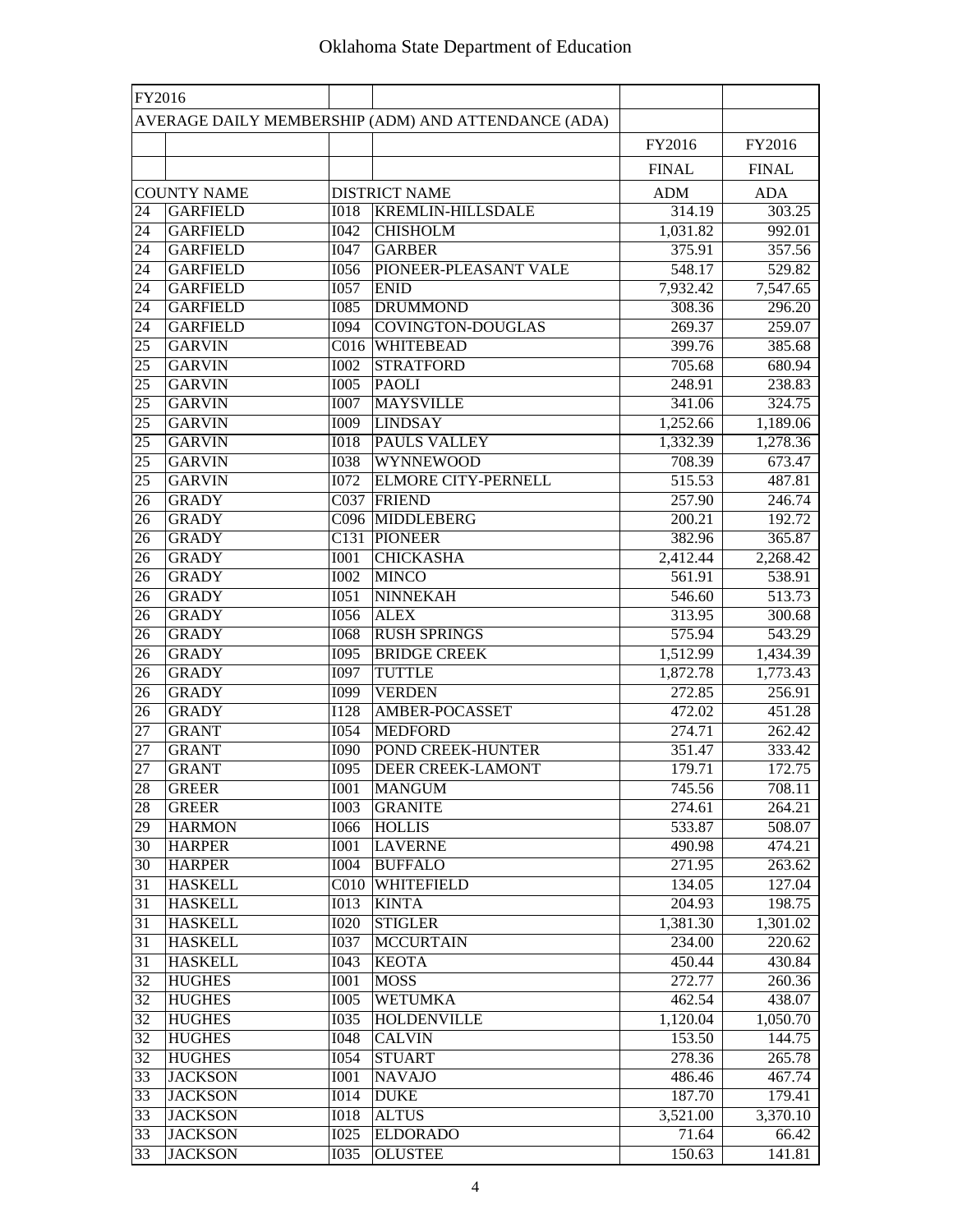| FY2016                                              |                    |                   |                         |              |              |
|-----------------------------------------------------|--------------------|-------------------|-------------------------|--------------|--------------|
| AVERAGE DAILY MEMBERSHIP (ADM) AND ATTENDANCE (ADA) |                    |                   |                         |              |              |
|                                                     |                    |                   |                         | FY2016       | FY2016       |
|                                                     |                    |                   |                         | <b>FINAL</b> | <b>FINAL</b> |
|                                                     | <b>COUNTY NAME</b> |                   | <b>DISTRICT NAME</b>    | <b>ADM</b>   | <b>ADA</b>   |
| 33                                                  | <b>JACKSON</b>     | <b>I054</b>       | <b>BLAIR</b>            | 302.33       | 288.73       |
| 34                                                  | <b>JEFFERSON</b>   |                   | C003 TERRAL             | 69.59        | 68.03        |
| 34                                                  | <b>JEFFERSON</b>   | <b>I001</b>       | <b>RYAN</b>             | 242.33       | 236.22       |
| 34                                                  | <b>JEFFERSON</b>   | <b>I014</b>       | <b>RINGLING</b>         | 424.26       | 406.01       |
| 34                                                  | <b>JEFFERSON</b>   | <b>I023</b>       | <b>WAURIKA</b>          | 405.54       | 385.39       |
| 35                                                  | <b>JOHNSTON</b>    |                   | <b>C007 MANNSVILLE</b>  | 96.99        | 90.33        |
| 35                                                  | <b>JOHNSTON</b>    |                   | C010 RAVIA              | 92.80        | 88.62        |
| 35                                                  | <b>JOHNSTON</b>    | <b>I002</b>       | <b>MILL CREEK</b>       | 166.75       | 159.56       |
| 35                                                  | <b>JOHNSTON</b>    | <b>I020</b>       | <b>TISHOMINGO</b>       | 947.38       | 900.43       |
| 35                                                  | <b>JOHNSTON</b>    | I029              | <b>MILBURN</b>          | 203.63       | 196.02       |
| 35                                                  | <b>JOHNSTON</b>    | <b>I035</b>       | <b>COLEMAN</b>          | 177.80       | 171.37       |
| 35                                                  | <b>JOHNSTON</b>    | <b>I037</b>       | <b>WAPANUCKA</b>        | 251.90       | 239.83       |
| 36                                                  | <b>KAY</b>         | CO27              | <b>PECKHAM</b>          | 100.45       | 97.03        |
| 36                                                  | <b>KAY</b>         |                   | C050 KILDARE            | 77.79        | 74.90        |
| 36                                                  | <b>KAY</b>         | <b>I045</b>       | <b>BLACKWELL</b>        | 1,357.39     | 1,289.12     |
| 36                                                  | <b>KAY</b>         | <b>I071</b>       | PONCA CITY              | 5,132.40     | 4,825.64     |
| 36                                                  | <b>KAY</b>         | <b>I087</b>       | <b>TONKAWA</b>          | 726.55       | 687.01       |
| 36                                                  | <b>KAY</b>         | $\overline{1125}$ | <b>NEWKIRK</b>          | 846.91       | 806.13       |
| 37                                                  | <b>KINGFISHER</b>  | <b>I002</b>       | <b>DOVER</b>            | 170.96       | 164.08       |
| $\overline{37}$                                     | <b>KINGFISHER</b>  | <b>I003</b>       | <b>LOMEGA</b>           | 259.55       | 252.74       |
| $\overline{37}$                                     | <b>KINGFISHER</b>  | <b>I007</b>       | <b>KINGFISHER</b>       | 1,457.64     | 1,405.86     |
| $\overline{37}$                                     | <b>KINGFISHER</b>  | <b>I016</b>       | <b>HENNESSEY</b>        | 913.65       | 879.47       |
| 37                                                  | <b>KINGFISHER</b>  | <b>I089</b>       | <b>CASHION</b>          | 515.70       | 494.49       |
| 37                                                  | <b>KINGFISHER</b>  | <b>I105</b>       | <b>OKARCHE</b>          | 349.93       | 339.22       |
| 38                                                  | <b>KIOWA</b>       | <b>I001</b>       | <b>HOBART</b>           | 814.71       | 771.61       |
| 38                                                  | <b>KIOWA</b>       | <b>I002</b>       | <b>LONE WOLF</b>        | 128.25       | 118.80       |
| 38                                                  | <b>KIOWA</b>       | <b>I003</b>       | MOUNTAIN VIEW-GOTEBO    | 254.35       | 238.13       |
| 38                                                  | <b>KIOWA</b>       | <b>I004</b>       | <b>SNYDER</b>           | 445.05       | 425.16       |
| 39                                                  | <b>LATIMER</b>     | <b>I001</b>       | <b>WILBURTON</b>        | 891.43       | 867.75       |
| 39                                                  | <b>LATIMER</b>     | <b>I002</b>       | <b>RED OAK</b>          | 290.88       | 282.31       |
| 39                                                  | <b>LATIMER</b>     |                   | 1003 BUFFALO VALLEY     | 143.59       | 136.38       |
| 39                                                  | <b>LATIMER</b>     | <b>I004</b>       | <b>PANOLA</b>           | 157.65       | 147.02       |
| 40                                                  | <b>LE FLORE</b>    |                   | <b>C004 SHADY POINT</b> | 151.71       | 145.17       |
| 40                                                  | <b>LE FLORE</b>    |                   | C011 MONROE             | 116.37       | 113.83       |
| 40                                                  | LE FLORE           |                   | C014 HODGEN             | 260.10       | 245.37       |
| 40                                                  | <b>LE FLORE</b>    |                   | C039 FANSHAWE           | 74.99        | 72.33        |
| 40                                                  | <b>LE FLORE</b>    | <b>I002</b>       | <b>SPIRO</b>            | 1,108.51     | 1,041.93     |
| 40                                                  | <b>LE FLORE</b>    | <b>I003</b>       | <b>HEAVENER</b>         | 1,038.68     | 996.01       |
| 40                                                  | <b>LE FLORE</b>    | <b>I007</b>       | <b>POCOLA</b>           | 829.89       | 789.73       |
| 40                                                  | <b>LE FLORE</b>    | <b>I016</b>       | <b>LE FLORE</b>         | 224.62       | 217.05       |
| 40                                                  | <b>LE FLORE</b>    | <b>I017</b>       | <b>CAMERON</b>          | 266.04       | 254.35       |
| 40                                                  | <b>LE FLORE</b>    | <b>I020</b>       | <b>PANAMA</b>           | 726.93       | 702.89       |
| 40                                                  | <b>LE FLORE</b>    | <b>I026</b>       | <b>BOKOSHE</b>          | 218.42       | 204.47       |
| 40                                                  | LE FLORE           | <b>I029</b>       | <b>POTEAU</b>           | 2,352.33     | 2,220.46     |
| 40                                                  | <b>LE FLORE</b>    | I049              | <b>WISTER</b>           | 559.34       | 518.28       |
| 40                                                  | LE FLORE           | <b>I052</b>       | <b>TALIHINA</b>         | 600.45       | 571.19       |
| 40                                                  | LE FLORE           | <b>I062</b>       | WHITESBORO              | 201.85       | 189.45       |
| 40                                                  | <b>LE FLORE</b>    | <b>I067</b>       | <b>HOWE</b>             | 595.08       | 560.32       |
| 40                                                  | <b>LE FLORE</b>    | I091              | <b>ARKOMA</b>           | 396.69       | 370.95       |
| 41                                                  | <b>LINCOLN</b>     |                   | <b>C005 WHITE ROCK</b>  | 114.70       | 109.08       |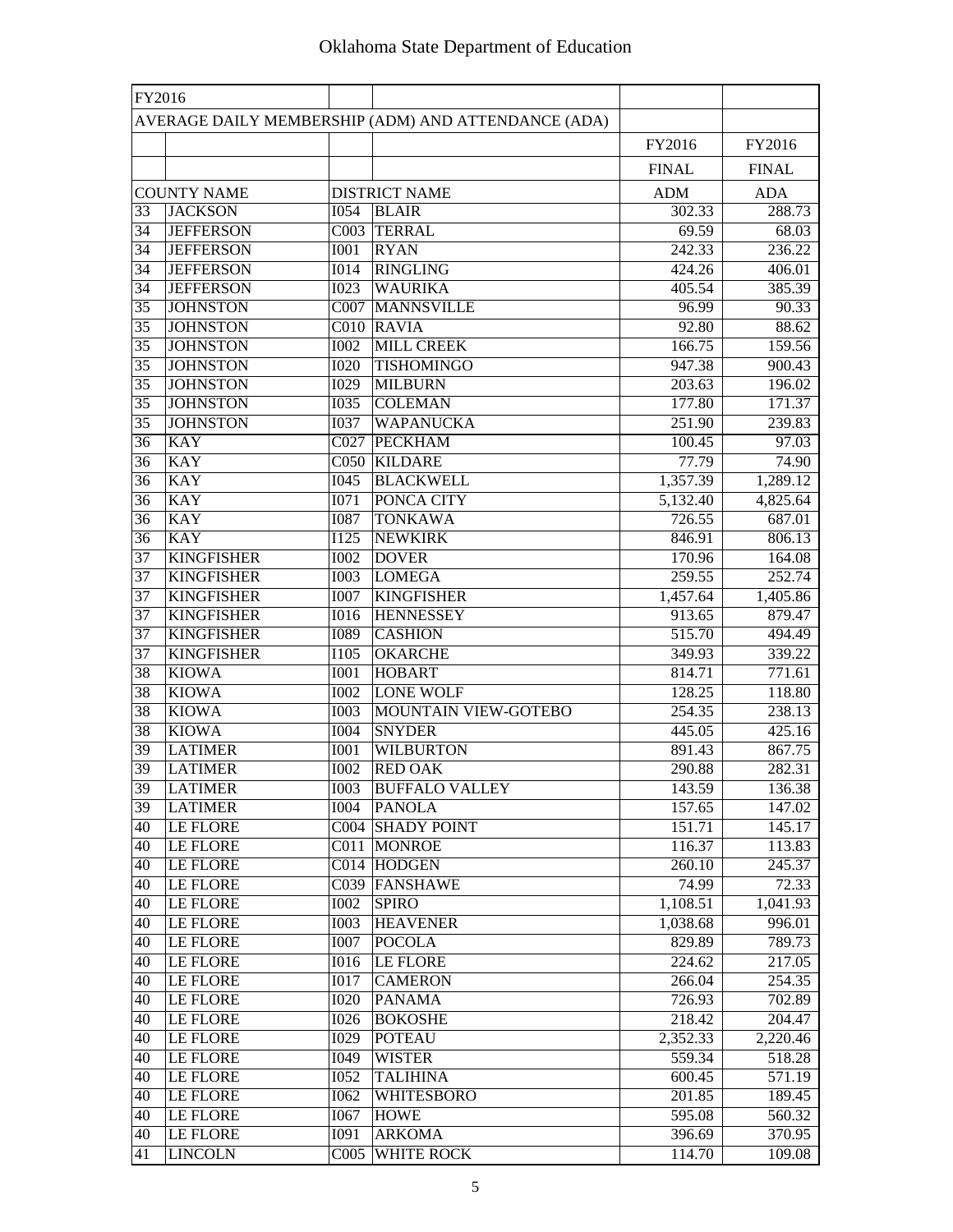| FY2016 |                    |                   |                                                     |              |                     |
|--------|--------------------|-------------------|-----------------------------------------------------|--------------|---------------------|
|        |                    |                   | AVERAGE DAILY MEMBERSHIP (ADM) AND ATTENDANCE (ADA) |              |                     |
|        |                    |                   |                                                     | FY2016       | FY2016              |
|        |                    |                   |                                                     | <b>FINAL</b> | <b>FINAL</b>        |
|        | <b>COUNTY NAME</b> |                   | <b>DISTRICT NAME</b>                                | <b>ADM</b>   | <b>ADA</b>          |
| 41     | <b>LINCOLN</b>     | <b>I001</b>       | <b>CHANDLER</b>                                     | 1,212.66     | 1,139.87            |
| 41     | <b>LINCOLN</b>     | <b>I003</b>       | <b>DAVENPORT</b>                                    | 383.93       | 364.32              |
| 41     | <b>LINCOLN</b>     | <b>I004</b>       | <b>WELLSTON</b>                                     | 641.43       | 611.10              |
| 41     | <b>LINCOLN</b>     | <b>I054</b>       | <b>STROUD</b>                                       | 820.22       | 778.51              |
| 41     | <b>LINCOLN</b>     | <b>I095</b>       | <b>MEEKER</b>                                       | 848.74       | 806.01              |
| 41     | <b>LINCOLN</b>     | I103              | <b>PRAGUE</b>                                       | 1,013.72     | 969.03              |
| 41     | <b>LINCOLN</b>     | <b>I105</b>       | <b>CARNEY</b>                                       | 238.33       | 225.21              |
| 41     | <b>LINCOLN</b>     | I134              | <b>AGRA</b>                                         | 331.31       | 313.57              |
| 42     | <b>LOGAN</b>       | I001              | <b>GUTHRIE</b>                                      | 3,515.41     | 3,300.25            |
| 42     | <b>LOGAN</b>       | <b>I002</b>       | <b>CRESCENT</b>                                     | 631.37       | 594.92              |
| 42     | <b>LOGAN</b>       | <b>I003</b>       | MULHALL-ORLANDO                                     | 246.78       | 237.09              |
| 42     | <b>LOGAN</b>       | <b>IO14</b>       | <b>COYLE</b>                                        | 321.69       | 307.54              |
| 43     | <b>LOVE</b>        | C003              | <b>GREENVILLE</b>                                   | 129.50       | 125.23              |
| 43     | <b>LOVE</b>        | <b>I004</b>       | <b>THACKERVILLE</b>                                 | 349.17       | 327.88              |
| 43     | <b>LOVE</b>        | <b>I005</b>       | <b>TURNER</b>                                       | 318.91       | 302.11              |
| 43     | <b>LOVE</b>        | <b>I016</b>       | <b>MARIETTA</b>                                     | 1,069.57     | 1,009.74            |
| 44     | <b>MAJOR</b>       | $\overline{IO01}$ | <b>RINGWOOD</b>                                     | 417.84       | 404.33              |
| 44     | <b>MAJOR</b>       | <b>I004</b>       | <b>ALINE-CLEO</b>                                   | 160.78       | 154.91              |
| 44     | <b>MAJOR</b>       | <b>I084</b>       | <b>FAIRVIEW</b>                                     | 739.21       | 710.02              |
| 44     | <b>MAJOR</b>       | <b>I092</b>       | <b>CIMARRON</b>                                     | 271.79       | 259.39              |
| 45     | <b>MARSHALL</b>    | <b>I002</b>       | <b>MADILL</b>                                       | 1,725.30     | 1,644.91            |
| 45     | <b>MARSHALL</b>    | <b>I003</b>       | <b>KINGSTON</b>                                     | 1,205.58     | 1,132.75            |
| 46     | <b>MAYES</b>       |                   | C021 SPAVINAW                                       |              |                     |
| 46     | <b>MAYES</b>       |                   | <b>C035 WICKLIFFE</b>                               | 118.59       | 110.06              |
| 46     | <b>MAYES</b>       | C <sub>043</sub>  | <b>OSAGE</b>                                        | 124.04       | 118.32              |
| 46     | <b>MAYES</b>       | <b>I001</b>       | <b>PRYOR</b>                                        | 2,728.06     | 2,557.33            |
| 46     | <b>MAYES</b>       | <b>I002</b>       | <b>ADAIR</b>                                        | 1,039.99     | 1,001.22            |
| 46     | <b>MAYES</b>       | <b>I016</b>       | <b>SALINA</b>                                       | 849.39       | 812.81              |
| 46     | <b>MAYES</b>       | <b>I017</b>       | <b>LOCUST GROVE</b>                                 | 1,457.70     | 1,368.13            |
| 46     | <b>MAYES</b>       | <b>I032</b>       | <b>CHOUTEAU-MAZIE</b>                               | 880.25       | 833.37              |
| 47     | <b>MCCLAIN</b>     | <b>I001</b>       | NEWCASTLE                                           | 2,102.81     | 2,009.72            |
| 47     | <b>MCCLAIN</b>     | 1002              | <b>DIBBLE</b>                                       | 650.62       | 616.36              |
| 47     | <b>MCCLAIN</b>     | 1005              | <b>WASHINGTON</b>                                   | 1,008.34     | 975.04              |
| 47     | <b>MCCLAIN</b>     | <b>I010</b>       | <b>WAYNE</b>                                        | 531.69       | 507.92              |
| 47     | <b>MCCLAIN</b>     | I015              | <b>PURCELL</b>                                      | 1,438.52     | 1,368.46            |
| 47     | <b>MCCLAIN</b>     | 1029              | <b>BLANCHARD</b>                                    | 1,945.53     | 1,863.22            |
| 48     | <b>MCCURTAIN</b>   |                   | <b>C001 FOREST GROVE</b>                            | 173.29       | 168.41              |
| 48     | <b>MCCURTAIN</b>   |                   | C009 LUKFATA                                        | 365.55       | 349.71              |
| 48     | <b>MCCURTAIN</b>   |                   | C023 GLOVER                                         | 58.51        | 56.04               |
| 48     | <b>MCCURTAIN</b>   |                   | C037 DENISON                                        | 324.01       | 311.17              |
| 48     | <b>MCCURTAIN</b>   |                   | <b>C072 HOLLY CREEK</b>                             | 221.00       | $\overline{215.63}$ |
| 48     | <b>MCCURTAIN</b>   | <b>I005</b>       | <b>IDABEL</b>                                       | 1,235.93     | 1,167.80            |
| 48     | <b>MCCURTAIN</b>   | <b>I006</b>       | <b>HAWORTH</b>                                      | 570.78       | 537.03              |
| 48     | <b>MCCURTAIN</b>   | <b>IO11</b>       | <b>VALLIANT</b>                                     | 875.43       | 830.52              |
| 48     | <b>MCCURTAIN</b>   | <b>IO13</b>       | <b>EAGLETOWN</b>                                    | 155.54       | 148.90              |
| 48     | <b>MCCURTAIN</b>   | I <sub>014</sub>  | <b>SMITHVILLE</b>                                   | 279.98       | 266.78              |
| 48     | <b>MCCURTAIN</b>   | <b>I039</b>       | <b>WRIGHT CITY</b>                                  | 456.92       | 437.89              |
| 48     | <b>MCCURTAIN</b>   | <b>I071</b>       | <b>BATTIEST</b>                                     | 276.05       | 262.96              |
| 48     | <b>MCCURTAIN</b>   | <b>I074</b>       | <b>BROKEN BOW</b>                                   | 1,719.54     | 1,636.15            |
| 49     | <b>MCINTOSH</b>    |                   | C003 RYAL                                           | 63.79        | 58.83               |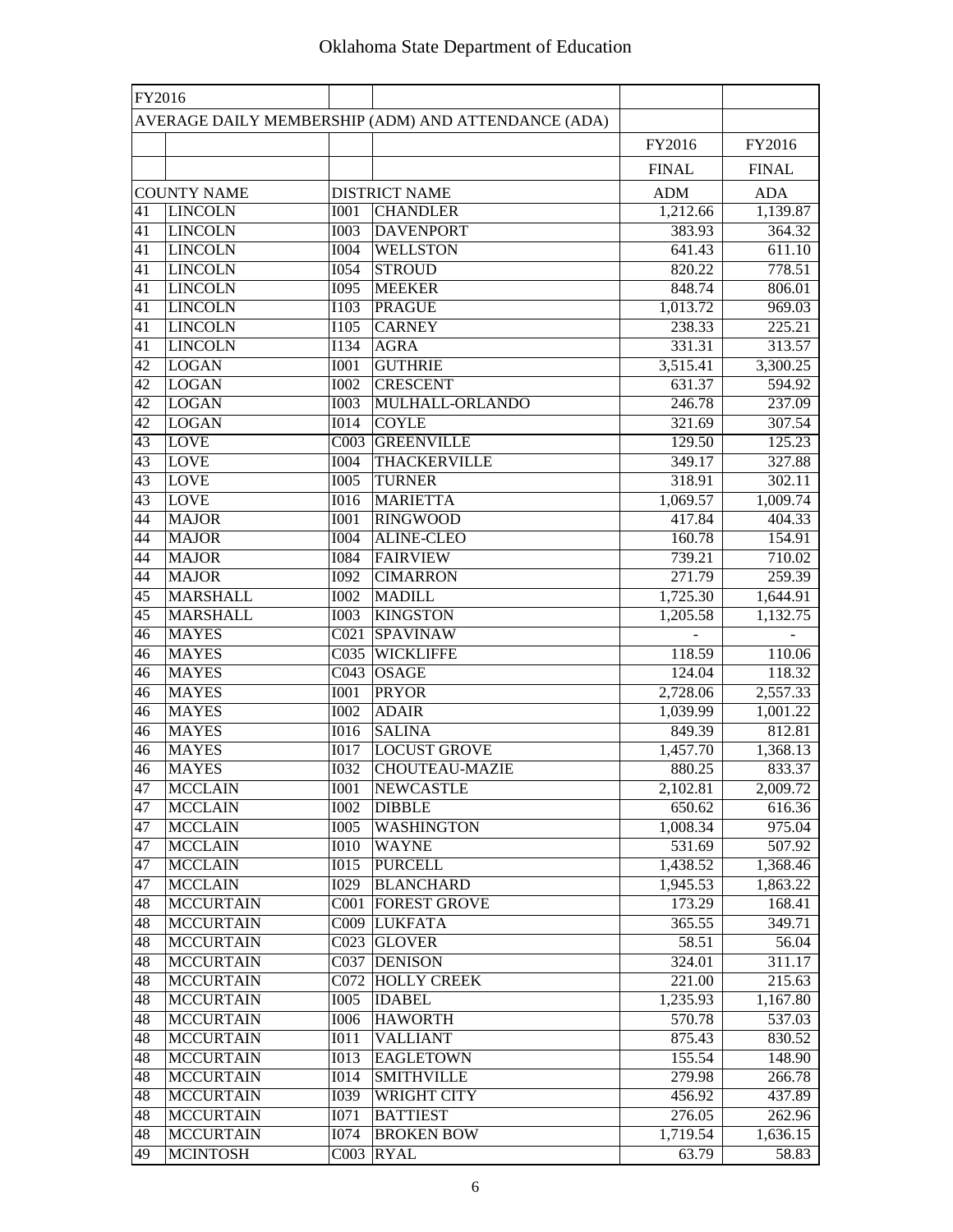| FY2016          |                                    |                   |                                                                       |                  |                  |
|-----------------|------------------------------------|-------------------|-----------------------------------------------------------------------|------------------|------------------|
|                 |                                    |                   | AVERAGE DAILY MEMBERSHIP (ADM) AND ATTENDANCE (ADA)                   |                  |                  |
|                 |                                    |                   |                                                                       | FY2016           | FY2016           |
|                 |                                    |                   |                                                                       | <b>FINAL</b>     | <b>FINAL</b>     |
|                 | <b>COUNTY NAME</b>                 |                   | <b>DISTRICT NAME</b>                                                  | <b>ADM</b>       | <b>ADA</b>       |
| 49              | <b>MCINTOSH</b>                    |                   | C016 STIDHAM                                                          | 104.87           | 100.54           |
| 49              | <b>MCINTOSH</b>                    | <b>I001</b>       | <b>EUFAULA</b>                                                        | 1,170.21         | 1,100.81         |
| 49              | <b>MCINTOSH</b>                    | <b>I019</b>       | <b>CHECOTAH</b>                                                       | 1,540.18         | 1,447.76         |
| 49              | <b>MCINTOSH</b>                    | <b>I027</b>       | <b>MIDWAY</b>                                                         | 240.10           | 228.31           |
| 49              | <b>MCINTOSH</b>                    | <b>I064</b>       | <b>HANNA</b>                                                          | 106.81           | 99.27            |
| 50              | <b>MURRAY</b>                      | <b>IOO1</b>       | <b>SULPHUR</b>                                                        | 1,549.87         | 1,479.43         |
| 50              | <b>MURRAY</b>                      | <b>I010</b>       | <b>DAVIS</b>                                                          | 1,058.66         | 1,014.13         |
| 51              | <b>MUSKOGEE</b>                    | C009              | WAINWRIGHT                                                            | 103.17           | 96.83            |
| 51              | <b>MUSKOGEE</b>                    | <b>I002</b>       | <b>HASKELL</b>                                                        | 823.19           | 782.58           |
| 51              | <b>MUSKOGEE</b>                    | <b>I003</b>       | <b>FORT GIBSON</b>                                                    | 1,844.35         | 1,748.54         |
| 51              | <b>MUSKOGEE</b>                    | <b>I006</b>       | <b>WEBBERS FALLS</b>                                                  | 285.78           | 271.01           |
| 51              | <b>MUSKOGEE</b>                    | <b>IOO8</b>       | <b>OKTAHA</b>                                                         | 729.43           | 689.44           |
| 51              | <b>MUSKOGEE</b>                    | <b>I020</b>       | <b>MUSKOGEE</b>                                                       | 5,988.36         | 5,620.80         |
| 51              | <b>MUSKOGEE</b>                    | I029              | <b>HILLDALE</b>                                                       | 1,858.86         | 1,772.96         |
| 51              | <b>MUSKOGEE</b>                    | <b>I046</b>       | <b>BRAGGS</b>                                                         | 180.86           | 173.14           |
| 51              | <b>MUSKOGEE</b>                    | <b>I074</b>       | <b>WARNER</b>                                                         | 784.18           | 750.37           |
| 51              | <b>MUSKOGEE</b>                    | <b>I088</b>       | <b>PORUM</b>                                                          | 500.70           | 477.22           |
| 52              | <b>NOBLE</b>                       | <b>I001</b>       | <b>PERRY</b>                                                          | 1,164.50         | 1,110.07         |
| $\overline{52}$ | <b>NOBLE</b>                       | 1002              | <b>BILLINGS</b>                                                       | 81.10            | 74.92            |
| $\overline{52}$ | <b>NOBLE</b>                       | <b>I004</b>       | <b>FRONTIER</b>                                                       | 393.30           | 370.25           |
| $\overline{52}$ | <b>NOBLE</b>                       | <b>I006</b>       | <b>MORRISON</b>                                                       | 584.06           | 561.13           |
| 53              | <b>NOWATA</b>                      | <b>I003</b>       | OKLAHOMA UNION                                                        | 660.41           | 633.98           |
| $\overline{53}$ | <b>NOWATA</b>                      | <b>I040</b>       | <b>NOWATA</b>                                                         | 939.47           | 880.71           |
| 53              | <b>NOWATA</b>                      | I051              | <b>SOUTH COFFEYVILLE</b>                                              | 267.36           | 256.29           |
| 54              | <b>OKFUSKEE</b>                    | $\overline{CO29}$ | <b>BEARDEN</b>                                                        | 94.90            | 91.03            |
| 54              | <b>OKFUSKEE</b>                    | <b>I002</b>       | <b>MASON</b>                                                          | 288.10           | 269.65           |
| 54              | <b>OKFUSKEE</b>                    | <b>I014</b>       | <b>PADEN</b>                                                          | 263.59           | 251.83           |
| 54              | <b>OKFUSKEE</b>                    | I026              | <b>OKEMAH</b>                                                         | 855.21           | 816.52           |
| 54              | <b>OKFUSKEE</b>                    | <b>I031</b>       | <b>WELEETKA</b>                                                       | 437.70           | 407.61           |
| 54              | <b>OKFUSKEE</b>                    | <b>I054</b>       | <b>GRAHAM-DUSTIN</b>                                                  | 195.03           | 182.99           |
| 55              | <b>OKLAHOMA</b>                    |                   | C029 OAKDALE                                                          | 620.33           | 598.19           |
| 55              | <b>OKLAHOMA</b>                    |                   | C074 CRUTCHO                                                          | 379.23           | 355.41           |
| 55              | <b>OKLAHOMA</b>                    |                   | E001 OKC CHARTER: INDEPENDENCE N                                      | 309.11           | 298.77           |
| 55              | <b>OKLAHOMA</b>                    |                   | <b>E002 OKC CHARTER: SEEWORTH ACAL</b>                                | 423.00           | 335.40           |
| 55              | <b>OKLAHOMA</b>                    |                   | E003 OKC CHARTER: HUPFELD/W VILL                                      | 327.49           | 317.32           |
| $\overline{55}$ | <b>OKLAHOMA</b>                    |                   | <b>E005 OKC CHARTER: DOVE SCIENCE A</b>                               | 475.02           | 457.88           |
| $\overline{55}$ | <b>OKLAHOMA</b>                    |                   | E007 OKC CHARTER: SANTA FE SOUTH                                      | 753.91           | 741.23           |
| $\overline{55}$ | <b>OKLAHOMA</b>                    |                   | E008 OKC CHARTER: HARDING CHART                                       | 469.87           | 458.80           |
| 55              | <b>OKLAHOMA</b>                    |                   | E010 OKC CHARTER: HARDING FINE AI<br>E011 OKC CHARTER: SANTA FE SOUTH | 350.71           | 344.26           |
| 55              | <b>OKLAHOMA</b>                    |                   |                                                                       | 586.79           | 576.84           |
| 55              | <b>OKLAHOMA</b>                    |                   | E012 OKC CHARTER: KIPP REACH COLI                                     | 286.62           | 275.27           |
| 55<br>55        | <b>OKLAHOMA</b><br><b>OKLAHOMA</b> |                   | E013 OKC CHARTER: DOVE SCIENCE E<br>E016 OKC CHARTER: HARPER ACADEM   | 288.97<br>125.89 | 282.37           |
| 55              | <b>OKLAHOMA</b>                    |                   | E020 OKC CHARTER: LIGHTHOUSE OK                                       | 257.15           | 114.40<br>242.15 |
| 55              | <b>OKLAHOMA</b>                    |                   | G001 SANTA FE SOUTH ES (CHARTER)                                      | 711.58           | 692.98           |
| $\overline{55}$ | <b>OKLAHOMA</b>                    |                   | <b>G004 ASTEC CHARTERS</b>                                            | 901.17           | 868.03           |
| 55              | <b>OKLAHOMA</b>                    |                   | G007 JOHN W REX CHARTER ELEMENT                                       | 364.13           | 347.24           |
| 55              | <b>OKLAHOMA</b>                    | <b>IOO1</b>       | PUTNAM CITY                                                           | 19,239.10        | 18,185.82        |
| 55              | <b>OKLAHOMA</b>                    | <b>I003</b>       | <b>LUTHER</b>                                                         | 874.94           | 823.07           |
| 55              | <b>OKLAHOMA</b>                    | <b>I004</b>       | <b>CHOCTAW-NICOMA PARK</b>                                            | 5,638.72         | 5,289.41         |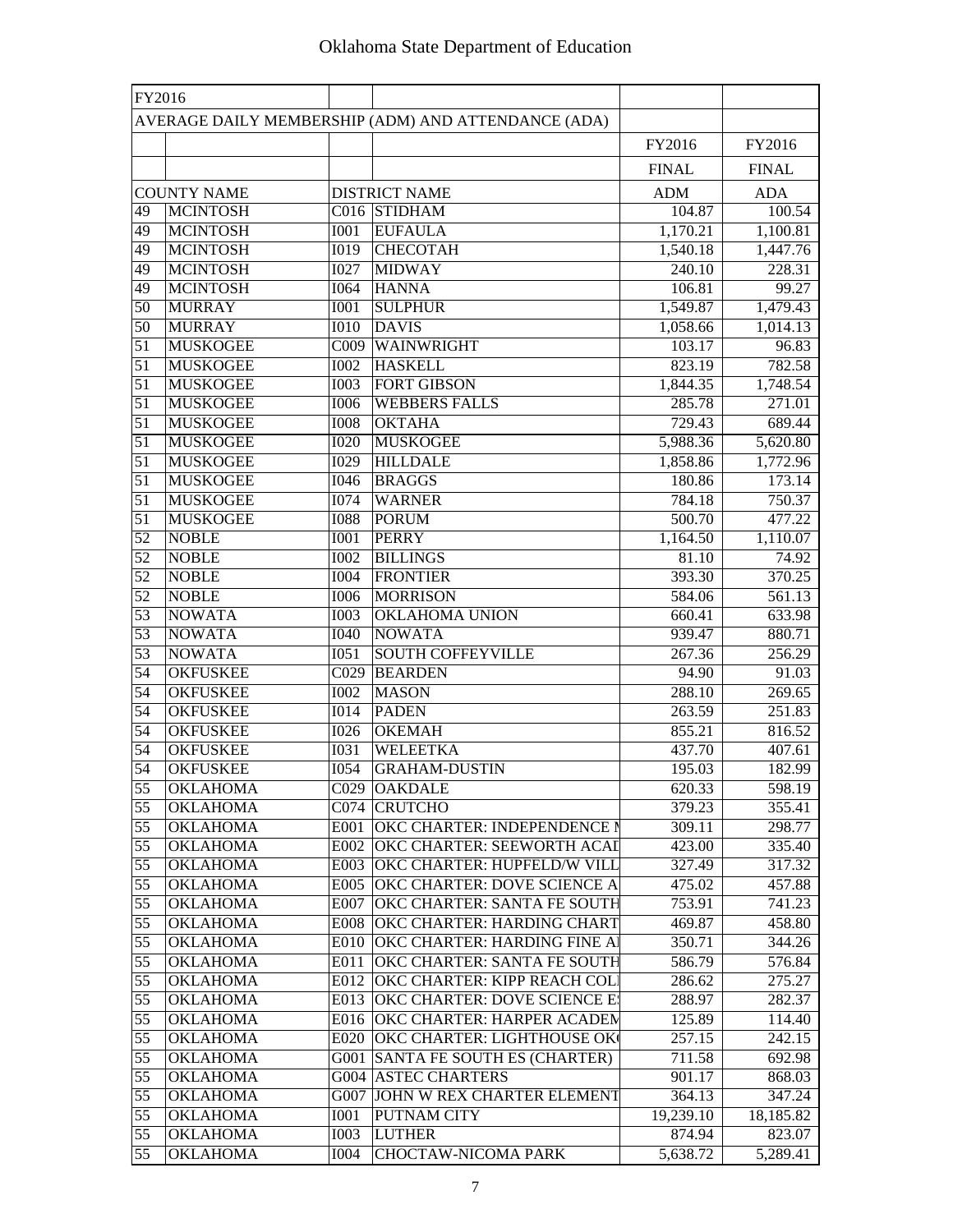| FY2016                             |                                    |                            |                                                     |                       |                       |
|------------------------------------|------------------------------------|----------------------------|-----------------------------------------------------|-----------------------|-----------------------|
|                                    |                                    |                            | AVERAGE DAILY MEMBERSHIP (ADM) AND ATTENDANCE (ADA) |                       |                       |
|                                    |                                    |                            |                                                     | FY2016                | FY2016                |
|                                    |                                    |                            |                                                     |                       |                       |
|                                    |                                    |                            |                                                     | <b>FINAL</b>          | <b>FINAL</b>          |
|                                    | <b>COUNTY NAME</b>                 |                            | <b>DISTRICT NAME</b>                                | <b>ADM</b>            | <b>ADA</b>            |
| 55                                 | <b>OKLAHOMA</b>                    | <b>I006</b>                | <b>DEER CREEK</b>                                   | 5,657.07              | 5,443.58              |
| 55                                 | <b>OKLAHOMA</b>                    | <b>I007</b>                | <b>HARRAH</b>                                       | 2,128.65              | 2,015.78              |
| $\overline{55}$                    | <b>OKLAHOMA</b>                    | $\overline{1009}$          | <b>JONES</b>                                        | 1,127.64              | 1,071.56              |
| $\overline{55}$<br>$\overline{55}$ | <b>OKLAHOMA</b>                    | <b>I012</b><br><b>I037</b> | <b>EDMOND</b><br><b>MILLWOOD</b>                    | 23,929.62             | 22,783.37             |
| $\overline{55}$                    | <b>OKLAHOMA</b><br><b>OKLAHOMA</b> | <b>I041</b>                | <b>WESTERN HEIGHTS</b>                              | 884.76<br>3,736.37    | 846.90                |
| $\overline{55}$                    | <b>OKLAHOMA</b>                    | I052                       | MIDWEST CITY-DEL CITY                               | 14,384.73             | 3,437.29              |
| $\overline{55}$                    | <b>OKLAHOMA</b>                    | <b>I053</b>                | <b>CROOKED OAK</b>                                  | 1,246.77              | 13,588.22<br>1,173.06 |
| $\overline{55}$                    | <b>OKLAHOMA</b>                    | <b>I088</b>                | <b>BETHANY</b>                                      | 1,701.89              | 1,645.37              |
| $\overline{55}$                    | <b>OKLAHOMA</b>                    | <b>I089</b>                | <b>OKLAHOMA CITY</b>                                | 40,237.39             | 37,572.97             |
| $\overline{55}$                    | <b>OKLAHOMA</b>                    | J001                       | OKLAHOMA YOUTH ACADEMY                              | 124.87                | 123.81                |
| $\overline{55}$                    | <b>OKLAHOMA</b>                    | Z001                       | EPIC ONE ON ONE CHARTER SCH                         | 5,631.40              | 5,631.40              |
| $\overline{55}$                    | <b>OKLAHOMA</b>                    | Z002                       | <b>OKLAHOMA VIRTUAL CHARTER</b>                     | 2,035.54              | 1,993.03              |
| $\overline{55}$                    | <b>OKLAHOMA</b>                    | Z003                       | OKLAHOMA CONNECTIONS ACAI                           | 1,007.56              | 990.81                |
| $\overline{55}$                    | <b>OKLAHOMA</b>                    | Z004                       | <b>INSIGHT SCHOOL OF OKLAHOMA</b>                   | 274.08                | 270.36                |
| $\overline{55}$                    | <b>OKLAHOMA</b>                    | Z005                       | ABLE CHARTER ABLE LEARNING                          | 43.57                 | 43.57                 |
| 56                                 | <b>OKMULGEE</b>                    | CO11                       | <b>TWIN HILLS</b>                                   | 356.37                | 339.13                |
| 56                                 | <b>OKMULGEE</b>                    | $\overline{IO01}$          | <b>OKMULGEE</b>                                     | 1,519.56              | 1,424.84              |
| 56                                 | <b>OKMULGEE</b>                    | <b>I002</b>                | <b>HENRYETTA</b>                                    | 1,260.36              | 1,179.55              |
| $\overline{56}$                    | <b>OKMULGEE</b>                    | 1003                       | <b>MORRIS</b>                                       | 1,082.48              | 1,015.44              |
| 56                                 | <b>OKMULGEE</b>                    | <b>I004</b>                | <b>BEGGS</b>                                        | $1,\overline{139.27}$ | 1,084.24              |
| 56                                 | <b>OKMULGEE</b>                    | <b>I005</b>                | <b>PRESTON</b>                                      | 590.28                | 572.44                |
| 56                                 | <b>OKMULGEE</b>                    | <b>I006</b>                | <b>SCHULTER</b>                                     | 143.78                | 135.74                |
| 56                                 | OKMULGEE                           | <b>I007</b>                | <b>WILSON</b>                                       | 233.98                | 219.69                |
| 56                                 | OKMULGEE                           | <b>IOO8</b>                | <b>DEWAR</b>                                        | 416.34                | 393.63                |
| 57                                 | <b>OSAGE</b>                       | $\overline{CO03}$          | <b>OSAGE HILLS</b>                                  | 154.92                | 148.61                |
| 57                                 | <b>OSAGE</b>                       | CO07                       | <b>BOWRING</b>                                      | 78.40                 | 75.47                 |
| 57                                 | <b>OSAGE</b>                       | CO35                       | <b>AVANT</b>                                        | 72.17                 | 67.24                 |
| 57                                 | <b>OSAGE</b>                       | CO52                       | <b>ANDERSON</b>                                     | 281.69                | 270.20                |
| 57                                 | <b>OSAGE</b>                       | CO77                       | <b>MCCORD</b>                                       | 283.61                | 268.72                |
| 57                                 | <b>OSAGE</b>                       | <b>I002</b>                | <b>PAWHUSKA</b>                                     | 812.09                | 764.04                |
| 57                                 | <b>OSAGE</b>                       | <b>IO11</b>                | <b>SHIDLER</b>                                      | 235.77                | 225.81                |
| 57                                 | <b>OSAGE</b>                       | $\overline{1029}$          | <b>BARNSDALL</b>                                    | 430.03                | 408.90                |
| 57                                 | <b>OSAGE</b>                       | <b>I030</b>                | <b>WYNONA</b>                                       | 112.28                | 106.23                |
| 57                                 | <b>OSAGE</b>                       | <b>I038</b>                | <b>HOMINY</b>                                       | 593.58                | 561.94                |
| 57                                 | <b>OSAGE</b>                       | <b>I050</b>                | <b>PRUE</b>                                         | 325.88                | 299.86                |
| $\overline{57}$                    | <b>OSAGE</b>                       | <b>I090</b>                | <b>WOODLAND</b>                                     | 442.55                | 421.18                |
| 58                                 | <b>OTTAWA</b>                      |                            | <b>C010 TURKEY FORD</b>                             | 90.72                 | 86.91                 |
| 58                                 | <b>OTTAWA</b>                      | <b>IOO1</b>                | <b>WYANDOTTE</b>                                    | 807.20                | 759.47                |
| 58                                 | <b>OTTAWA</b>                      | <b>IO14</b>                | <b>QUAPAW</b>                                       | 622.59                | 593.38                |
| 58                                 | <b>OTTAWA</b>                      | <b>IO18</b>                | <b>COMMERCE</b>                                     | 885.43                | 839.64                |
| 58                                 | <b>OTTAWA</b>                      | <b>I023</b>                | <b>MIAMI</b>                                        | 2,381.35              | 2,236.89              |
| 58                                 | <b>OTTAWA</b>                      | <b>I026</b>                | <b>AFTON</b>                                        | 551.41                | 526.75                |
| 58                                 | <b>OTTAWA</b>                      | <b>I031</b>                | <b>FAIRLAND</b>                                     | 635.39                | 607.12                |
| 59                                 | <b>PAWNEE</b>                      | CO02                       | <b>JENNINGS</b>                                     | 213.41                | 201.94                |
| 59                                 | <b>PAWNEE</b>                      | <b>I001</b>                | <b>PAWNEE</b>                                       | 716.12                | 683.41                |
| 59                                 | <b>PAWNEE</b>                      | <b>I006</b>                | <b>CLEVELAND</b>                                    | 1,682.51              | 1,565.40              |
| 60                                 | <b>PAYNE</b>                       |                            | C <sub>104</sub>   OAK GROVE                        | 171.05                | 163.16                |
| 60                                 | <b>PAYNE</b>                       | <b>I003</b>                | <b>RIPLEY</b>                                       | 477.20                | 451.84                |
| 60                                 | <b>PAYNE</b>                       | <b>I016</b>                | <b>STILLWATER</b>                                   | 6,239.42              | 5,947.46              |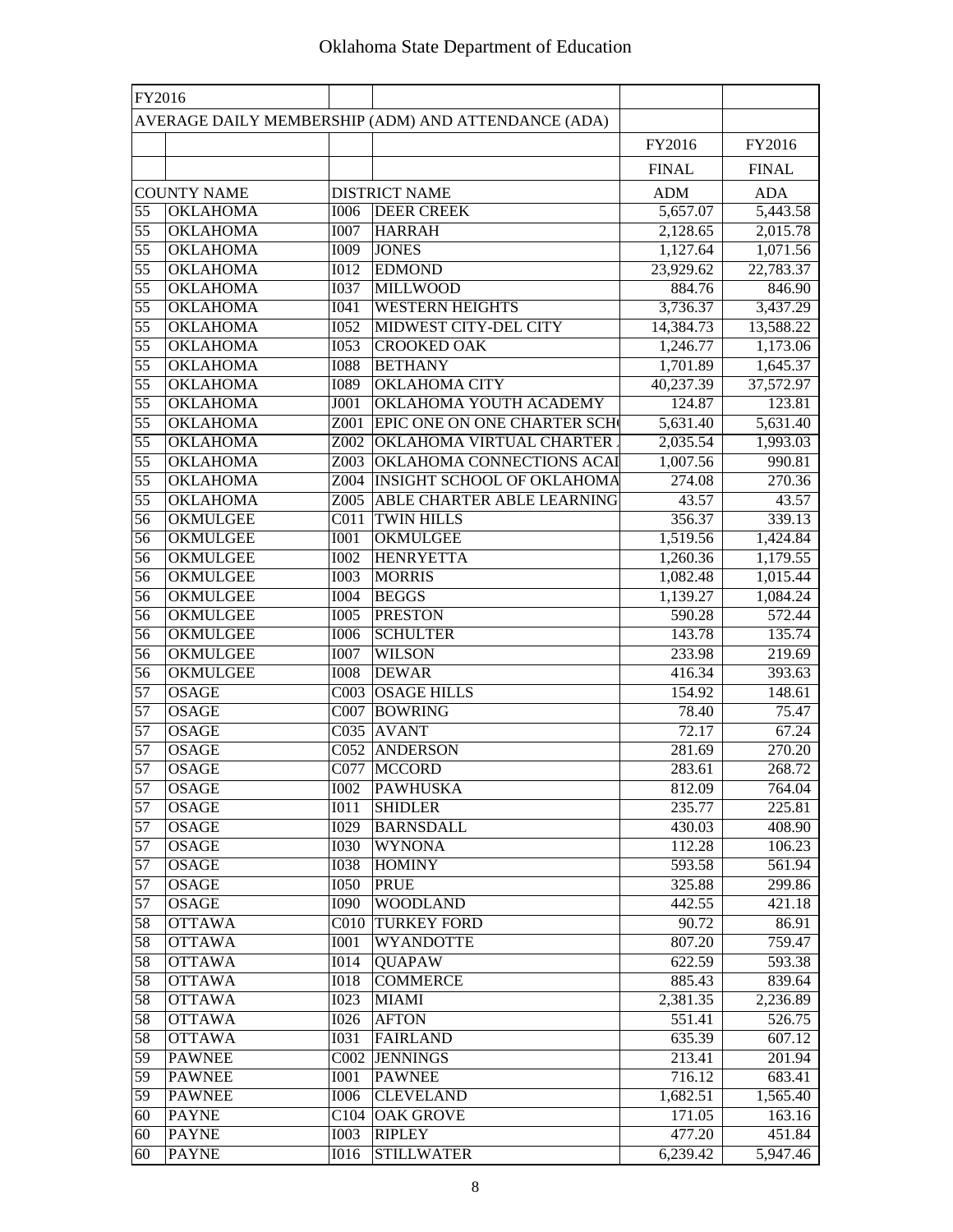| FY2016          |                                  |                   |                                                     |                  |                  |
|-----------------|----------------------------------|-------------------|-----------------------------------------------------|------------------|------------------|
|                 |                                  |                   | AVERAGE DAILY MEMBERSHIP (ADM) AND ATTENDANCE (ADA) |                  |                  |
|                 |                                  |                   |                                                     | FY2016           | FY2016           |
|                 |                                  |                   |                                                     |                  | <b>FINAL</b>     |
|                 |                                  |                   |                                                     | <b>FINAL</b>     |                  |
|                 | <b>COUNTY NAME</b>               |                   | <b>DISTRICT NAME</b>                                | <b>ADM</b>       | <b>ADA</b>       |
| 60              | <b>PAYNE</b>                     | <b>I056</b>       | PERKINS-TRYON                                       | 1,537.44         | 1,456.20         |
| 60              | <b>PAYNE</b>                     | <b>I067</b>       | <b>CUSHING</b>                                      | 1,832.23         | 1,733.98         |
| 60              | <b>PAYNE</b>                     | <b>I101</b>       | <b>GLENCOE</b>                                      | 359.90           | 343.53           |
| 60              | <b>PAYNE</b><br><b>PITTSBURG</b> | I103              | YALE                                                | 437.74           | 408.26           |
| 61              | <b>PITTSBURG</b>                 |                   | C009 KREBS                                          | 417.72           | 394.39           |
| 61              | <b>PITTSBURG</b>                 |                   | C029 FRINK-CHAMBERS<br>C056 TANNEHILL               | 439.91<br>162.29 | 424.49           |
| 61<br>61        | <b>PITTSBURG</b>                 |                   | C088 HAYWOOD                                        | 132.20           | 154.32<br>126.83 |
| 61              | <b>PITTSBURG</b>                 | <b>I001</b>       | <b>HARTSHORNE</b>                                   | 783.09           | 742.13           |
| 61              | <b>PITTSBURG</b>                 | <b>I002</b>       | <b>CANADIAN</b>                                     | 471.93           | 440.93           |
| 61              | <b>PITTSBURG</b>                 | I011              | <b>HAILEYVILLE</b>                                  | 356.18           | 336.87           |
| 61              | <b>PITTSBURG</b>                 | <b>I014</b>       | <b>KIOWA</b>                                        | 319.30           | 300.34           |
| 61              | <b>PITTSBURG</b>                 | <b>I017</b>       | <b>QUINTON</b>                                      | 475.51           | 454.12           |
| 61              | <b>PITTSBURG</b>                 | <b>I025</b>       | <b>INDIANOLA</b>                                    | 221.80           | 212.24           |
| 61              | <b>PITTSBURG</b>                 | <b>I028</b>       | <b>CROWDER</b>                                      | 477.05           | 452.43           |
| 61              | <b>PITTSBURG</b>                 | <b>I030</b>       | <b>SAVANNA</b>                                      | 368.28           | 351.97           |
| 61              | <b>PITTSBURG</b>                 | <b>I063</b>       | <b>PITTSBURG</b>                                    | 159.52           | 151.30           |
| 61              | <b>PITTSBURG</b>                 | <b>I080</b>       | <b>MCALESTER</b>                                    | 3,076.59         | 2,875.29         |
| 62              | <b>PONTOTOC</b>                  | <b>I001</b>       | <b>ALLEN</b>                                        | 506.38           | 479.17           |
| $\overline{62}$ | <b>PONTOTOC</b>                  | <b>I009</b>       | <b>VANOSS</b>                                       | 559.20           | 534.71           |
| 62              | <b>PONTOTOC</b>                  | <b>I016</b>       | <b>BYNG</b>                                         | 1,812.42         | 1,714.03         |
| 62              | <b>PONTOTOC</b>                  | <b>I019</b>       | <b>ADA</b>                                          | 2,651.21         | 2,526.40         |
| 62              | <b>PONTOTOC</b>                  | $\overline{1024}$ | <b>LATTA</b>                                        | 873.82           | 839.30           |
| 62              | <b>PONTOTOC</b>                  | <b>I030</b>       | <b>STONEWALL</b>                                    | 487.21           | 463.47           |
| 62              | <b>PONTOTOC</b>                  | <b>I037</b>       | <b>ROFF</b>                                         | 323.73           | 310.16           |
| 63              | <b>POTTAWATOMIE</b>              | CO10              | NORTH ROCK CREEK                                    | 604.58           | 576.80           |
| 63              | <b>POTTAWATOMIE</b>              | C027              | <b>GROVE</b>                                        | 460.09           | 442.42           |
| 63              | <b>POTTAWATOMIE</b>              |                   | <b>C029 PLEASANT GROVE</b>                          | 286.97           | 271.06           |
| 63              | <b>POTTAWATOMIE</b>              |                   | <b>C032 SOUTH ROCK CREEK</b>                        | 398.67           | 382.52           |
| 63              | <b>POTTAWATOMIE</b>              | <b>I001</b>       | <b>MCLOUD</b>                                       | 1,870.46         | 1,757.30         |
| 63              | <b>POTTAWATOMIE</b>              | <b>I002</b>       | <b>DALE</b>                                         | 768.68           | 741.87           |
| 63              | <b>POTTAWATOMIE</b>              | 1003              | <b>BETHEL</b>                                       | 1,353.47         | 1,296.25         |
| 63              | <b>POTTAWATOMIE</b>              | $\overline{1004}$ | <b>MACOMB</b>                                       | 291.72           | 275.85           |
| 63              | <b>POTTAWATOMIE</b>              | <b>I005</b>       | <b>EARLSBORO</b>                                    | 254.95           | 242.03           |
| 63              | <b>POTTAWATOMIE</b>              | <b>I092</b>       | <b>TECUMSEH</b>                                     | 2,220.99         | 2,106.74         |
| 63              | <b>POTTAWATOMIE</b>              | <b>I093</b>       | <b>SHAWNEE</b>                                      | 3,869.56         | 3,627.45         |
| 63              | <b>POTTAWATOMIE</b>              | I112              | <b>ASHER</b>                                        | 256.56           | 243.36           |
| 63              | <b>POTTAWATOMIE</b>              | I115              | <b>WANETTE</b>                                      | 178.02           | 167.84           |
| 63              | <b>POTTAWATOMIE</b>              | I117              | <b>MAUD</b>                                         | 321.06           | 304.34           |
| 64              | <b>PUSHMATAHA</b>                | $\overline{C002}$ | <b>ALBION</b>                                       | 76.71            | 74.34            |
| 64              | <b>PUSHMATAHA</b>                | CO <sub>04</sub>  | <b>TUSKAHOMA</b>                                    | 92.24            | 88.49            |
| 64              | <b>PUSHMATAHA</b>                |                   | C015 NASHOBA                                        | 54.02            | 52.77            |
| 64              | <b>PUSHMATAHA</b>                | <b>I001</b>       | <b>RATTAN</b>                                       | 502.25           | 481.79           |
| 64              | <b>PUSHMATAHA</b>                | <b>IO10</b>       | <b>CLAYTON</b>                                      | 293.14           | 284.13           |
| 64              | <b>PUSHMATAHA</b>                | <b>IO13</b>       | <b>ANTLERS</b>                                      | 1,006.16         | 946.85           |
| 64              | <b>PUSHMATAHA</b>                | <b>I022</b>       | <b>MOYERS</b>                                       | 210.11           | 200.18           |
| 65              | <b>ROGER MILLS</b>               | <b>I003</b>       | <b>LEEDEY</b>                                       | 232.01           | 222.55           |
| 65              | <b>ROGER MILLS</b>               | <b>I006</b>       | <b>REYDON</b>                                       | 122.67           | 117.51           |
| 65              | <b>ROGER MILLS</b>               | 1007              | <b>CHEYENNE</b>                                     | 355.11           | 343.36           |
| 65              | <b>ROGER MILLS</b>               | <b>IO15</b>       | <b>SWEETWATER</b>                                   | 138.69           | 132.24           |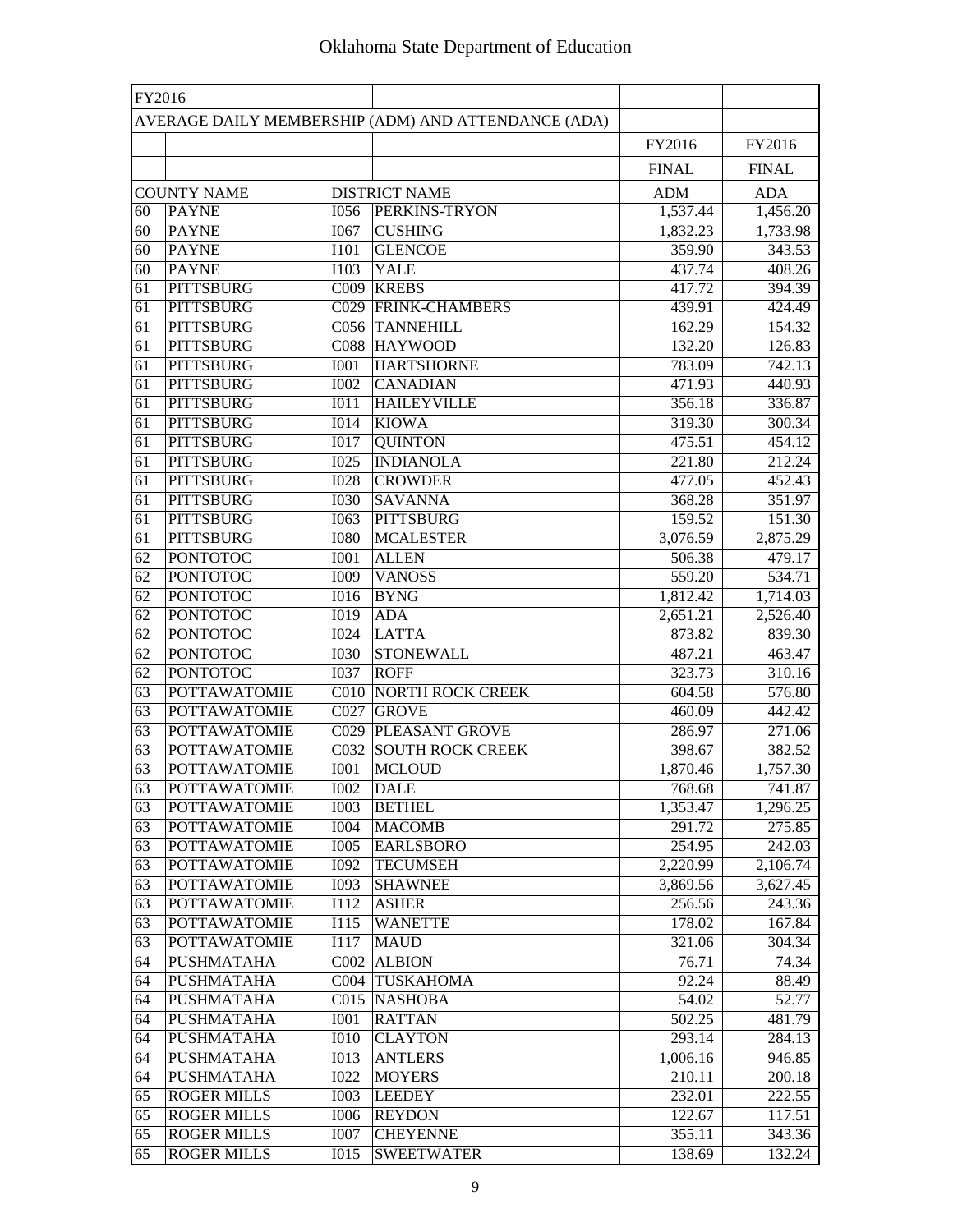| FY2016          |                                |                            |                                                     |                      |                      |
|-----------------|--------------------------------|----------------------------|-----------------------------------------------------|----------------------|----------------------|
|                 |                                |                            | AVERAGE DAILY MEMBERSHIP (ADM) AND ATTENDANCE (ADA) |                      |                      |
|                 |                                |                            |                                                     | FY2016               | FY2016               |
|                 |                                |                            |                                                     | <b>FINAL</b>         | <b>FINAL</b>         |
|                 |                                |                            |                                                     |                      |                      |
|                 | <b>COUNTY NAME</b>             |                            | <b>DISTRICT NAME</b>                                | <b>ADM</b><br>251.74 | <b>ADA</b>           |
| 65              | <b>ROGER MILLS</b>             | <b>I066</b>                | <b>HAMMON</b>                                       |                      | 235.51               |
| 66<br>66        | <b>ROGERS</b>                  | <b>I001</b>                | C009 JUSTUS-TIAWAH<br><b>CLAREMORE</b>              | 522.43<br>3,997.00   | 495.75               |
|                 | <b>ROGERS</b>                  | <b>I002</b>                | <b>CATOOSA</b>                                      | 2,082.71             | 3,792.59<br>1,969.53 |
| 66<br>66        | <b>ROGERS</b><br><b>ROGERS</b> | <b>I003</b>                | <b>CHELSEA</b>                                      | 927.31               | 875.33               |
| 66              | <b>ROGERS</b>                  | <b>I004</b>                | OOLOGAH-TALALA                                      | 1,804.82             | 1,711.87             |
| 66              | <b>ROGERS</b>                  | <b>I005</b>                | <b>INOLA</b>                                        |                      |                      |
| 66              | <b>ROGERS</b>                  | <b>I006</b>                | SEQUOYAH                                            | 1,361.87<br>1,351.88 | 1,303.48             |
|                 |                                |                            | <b>FOYIL</b>                                        |                      | 1,295.80             |
| 66<br>66        | <b>ROGERS</b><br><b>ROGERS</b> | <b>I007</b><br><b>IOO8</b> | <b>VERDIGRIS</b>                                    | 522.44<br>1,272.08   | 495.69<br>1,208.12   |
| 67              | <b>SEMINOLE</b>                |                            | C054 JUSTICE                                        | 175.18               | 167.49               |
| 67              | <b>SEMINOLE</b>                | <b>I001</b>                | <b>SEMINOLE</b>                                     | 1,759.78             |                      |
| 67              | <b>SEMINOLE</b>                | <b>I002</b>                | <b>WEWOKA</b>                                       | 705.07               | 1,662.83             |
| 67              | <b>SEMINOLE</b>                | 1003                       | <b>BOWLEGS</b>                                      | 283.37               | 654.83<br>261.74     |
| 67              | <b>SEMINOLE</b>                | <b>I004</b>                | <b>KONAWA</b>                                       | 712.29               | 678.15               |
| 67              | <b>SEMINOLE</b>                | <b>I006</b>                | <b>NEW LIMA</b>                                     | 304.18               | 287.68               |
| 67              | <b>SEMINOLE</b>                | <b>I007</b>                | <b>VARNUM</b>                                       | 288.90               | 275.73               |
| 67              | <b>SEMINOLE</b>                | $\overline{1010}$          | <b>SASAKWA</b>                                      | 218.47               | 205.06               |
| 67              | <b>SEMINOLE</b>                | <b>I014</b>                | <b>STROTHER</b>                                     | 429.47               | 408.98               |
| 67              | <b>SEMINOLE</b>                | <b>IO15</b>                | <b>BUTNER</b>                                       | 245.69               | 231.27               |
| 68              | <b>SEQUOYAH</b>                |                            | C001 LIBERTY                                        | 292.11               | 275.87               |
| 68              | <b>SEQUOYAH</b>                |                            | C035 MARBLE CITY                                    | 128.54               | 123.38               |
| 68              | <b>SEQUOYAH</b>                |                            | C036 BRUSHY                                         | 399.61               | 387.01               |
| $\overline{68}$ | <b>SEQUOYAH</b>                |                            | C050 BELFONTE                                       | 206.00               | 192.08               |
| 68              | <b>SEQUOYAH</b>                |                            | C068 MOFFETT                                        | 347.33               | 336.21               |
| 68              | <b>SEQUOYAH</b>                | <b>I001</b>                | <b>SALLISAW</b>                                     | 1,997.22             | 1,882.94             |
| 68              | <b>SEQUOYAH</b>                | <b>I002</b>                | <b>VIAN</b>                                         | 958.47               | 914.42               |
| 68              | <b>SEQUOYAH</b>                | <b>I003</b>                | <b>MULDROW</b>                                      | 1,484.69             | 1,451.68             |
| 68              | <b>SEQUOYAH</b>                | <b>I004</b>                | <b>GANS</b>                                         | 431.98               | 415.00               |
| 68              | <b>SEQUOYAH</b>                | <b>I005</b>                | <b>ROLAND</b>                                       | 1,042.76             | 980.70               |
| 68              | <b>SEQUOYAH</b>                | <b>I006</b>                | <b>GORE</b>                                         | 453.27               | 429.87               |
| 68              | <b>SEQUOYAH</b>                | 1007                       | <b>CENTRAL</b>                                      | 507.10               | 483.70               |
| 69              | <b>STEPHENS</b>                | $\overline{C082}$          | <b>GRANDVIEW</b>                                    | 126.90               | 123.06               |
| 69              | <b>STEPHENS</b>                | 1001                       | <b>DUNCAN</b>                                       | 3,683.05             | 3,436.16             |
| 69              | <b>STEPHENS</b>                | 1002                       | <b>COMANCHE</b>                                     | 1,023.01             | 981.36               |
| 69              | <b>STEPHENS</b>                | <b>I003</b>                | <b>MARLOW</b>                                       | 1,433.30             | 1,354.50             |
| 69              | <b>STEPHENS</b>                | I015                       | <b>VELMA-ALMA</b>                                   | 482.13               | 455.76               |
| 69              | <b>STEPHENS</b>                | I021                       | <b>EMPIRE</b>                                       | 504.12               | 481.05               |
| 69              | <b>STEPHENS</b>                | <b>I034</b>                | <b>CENTRAL HIGH</b>                                 | 408.95               | 390.73               |
| 69              | <b>STEPHENS</b>                | <b>I042</b>                | <b>BRAY-DOYLE</b>                                   | 367.96               | 348.40               |
| $70\,$          | <b>TEXAS</b>                   | C009                       | <b>OPTIMA</b>                                       | 69.46                | 66.89                |
| 70              | <b>TEXAS</b>                   |                            | C080 STRAIGHT                                       | 40.80                | 39.25                |
| 70              | <b>TEXAS</b>                   | <b>I001</b>                | <b>YARBROUGH</b>                                    | 120.49               | 116.47               |
| 70              | <b>TEXAS</b>                   | <b>I008</b>                | <b>GUYMON</b>                                       | 2,976.91             | 2,858.91             |
| 70              | <b>TEXAS</b>                   | I015                       | <b>HARDESTY</b>                                     | 89.78                | 85.89                |
| 70              | <b>TEXAS</b>                   | <b>I023</b>                | <b>HOOKER</b>                                       | 683.99               | 658.38               |
| 70              | <b>TEXAS</b>                   | <b>I053</b>                | <b>TYRONE</b>                                       | 239.93               | 229.96               |
| 70              | <b>TEXAS</b>                   | <b>I060</b>                | <b>GOODWELL</b>                                     | 239.41               | 228.67               |
| 70              | <b>TEXAS</b>                   | <b>I061</b>                | <b>TEXHOMA</b>                                      | 253.09               | 244.29               |
| 71              | <b>TILLMAN</b>                 | <b>IOO8</b>                | <b>TIPTON</b>                                       | 272.94               | 263.84               |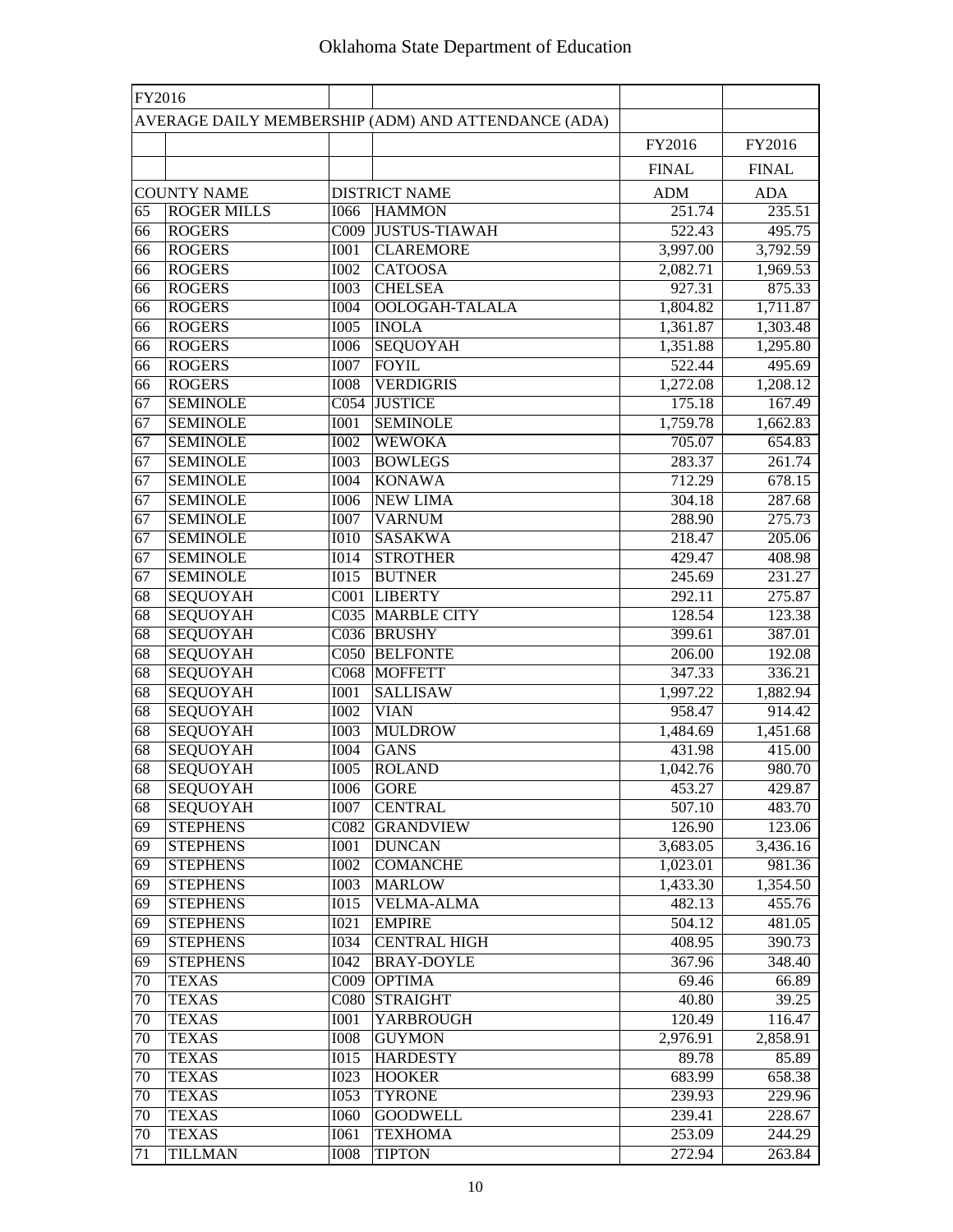| FY2016          |                                    |                   |                                                                       |              |              |
|-----------------|------------------------------------|-------------------|-----------------------------------------------------------------------|--------------|--------------|
|                 |                                    |                   | AVERAGE DAILY MEMBERSHIP (ADM) AND ATTENDANCE (ADA)                   |              |              |
|                 |                                    |                   |                                                                       | FY2016       | FY2016       |
|                 |                                    |                   |                                                                       | <b>FINAL</b> | <b>FINAL</b> |
|                 | <b>COUNTY NAME</b>                 |                   | <b>DISTRICT NAME</b>                                                  | <b>ADM</b>   | <b>ADA</b>   |
| 71              | <b>TILLMAN</b>                     | <b>I009</b>       | <b>DAVIDSON</b>                                                       | 65.24        | 59.85        |
| 71              | <b>TILLMAN</b>                     | I158              | <b>FREDERICK</b>                                                      | 856.94       | 819.38       |
| 71              | <b>TILLMAN</b>                     | I249              | <b>GRANDFIELD</b>                                                     | 246.76       | 230.38       |
| 72              | <b>TULSA</b>                       |                   | C015 KEYSTONE                                                         | 295.28       | 278.87       |
| 72              | <b>TULSA</b>                       |                   | E004 TULSA CHARTER: SCHL ARTS/SCI                                     | 291.32       | 270.96       |
| 72              | <b>TULSA</b>                       |                   | E005 TULSA CHARTER: KIPP TULSA                                        | 304.47       | 294.52       |
| 72              | <b>TULSA</b>                       |                   | E006 TULSA LEGACY CHARTER SCHL I                                      | 499.39       | 482.04       |
| 72              | <b>TULSA</b>                       |                   | E017 TULSA CHARTER: COLLEGE BOU                                       | 95.10        | 90.59        |
| 72              | <b>TULSA</b>                       |                   | E018 TULSA CHARTER: HONOR ACADE                                       | 92.67        | 90.58        |
| 72              | <b>TULSA</b>                       |                   | E019 TULSA CHARTER: COLLEGIATE H                                      | 104.73       | 100.53       |
| 72              | <b>TULSA</b>                       |                   | <b>G001 DEBORAH BROWN (CHARTER)</b>                                   | 254.44       | 244.15       |
| 72              | <b>TULSA</b>                       |                   | <b>G003 DISCOVERY SCHOOLS OF TULSA</b>                                | 1,016.21     | 975.97       |
| 72              | <b>TULSA</b>                       |                   | <b>G004 SANKOFA MIDDLE SCHL (CHART)</b>                               | 122.90       | 117.89       |
| 72              | <b>TULSA</b>                       |                   | <b>G005 LANGSTON HUGHES ACAD ARTS-</b>                                | 86.47        | 82.78        |
| 72              | <b>TULSA</b>                       | $\overline{IO01}$ | <b>TULSA</b>                                                          | 38,864.30    | 36,009.62    |
| 72              | <b>TULSA</b>                       | 1002              | <b>SAND SPRINGS</b>                                                   | 5,243.63     | 4,939.96     |
| 72              | <b>TULSA</b>                       | $\overline{1003}$ | <b>BROKEN ARROW</b>                                                   | 18,788.40    | 17,786.30    |
| 72              | <b>TULSA</b>                       | <b>I004</b>       | <b>BIXBY</b>                                                          | 6,053.46     | 5,831.76     |
| $\overline{72}$ | <b>TULSA</b>                       | 1005              | <b>JENKS</b>                                                          | 11,666.49    | 11,095.60    |
| 72              | <b>TULSA</b>                       | <b>I006</b>       | <b>COLLINSVILLE</b>                                                   | 2,697.23     | 2,588.00     |
| 72              | <b>TULSA</b>                       | <b>I007</b>       | <b>SKIATOOK</b>                                                       | 2,539.96     | 2,410.16     |
| 72              | <b>TULSA</b>                       | <b>I008</b>       | <b>SPERRY</b>                                                         | 1,200.54     | 1,128.39     |
| 72              | <b>TULSA</b>                       | I009              | <b>UNION</b>                                                          | 15,919.26    | 15,151.03    |
| 72              | <b>TULSA</b>                       | <b>I010</b>       | <b>BERRYHILL</b>                                                      | 1,261.14     | 1,210.46     |
| $\overline{72}$ | <b>TULSA</b>                       | I011              | OWASSO                                                                | 9,672.59     | 9,278.32     |
| 72              | <b>TULSA</b>                       | <b>I013</b>       | <b>GLENPOOL</b>                                                       | 2,701.36     | 2,586.70     |
| 72              | <b>TULSA</b>                       | <b>IO14</b>       | <b>LIBERTY</b>                                                        | 546.99       | 523.99       |
| 73              | <b>WAGONER</b>                     | <b>I001</b>       | <b>OKAY</b>                                                           | 397.40       | 375.17       |
| 73              | <b>WAGONER</b>                     | <b>I017</b>       | <b>COWETA</b>                                                         | 3,246.95     | 3,058.02     |
| 73              | <b>WAGONER</b>                     | <b>I019</b>       | <b>WAGONER</b>                                                        | 2,323.21     | 2,197.50     |
| 73              | <b>WAGONER</b>                     | I365              | PORTER CONSOLIDATED                                                   | 548.26       | 518.22       |
| $\overline{74}$ | <b>WASHINGTON</b>                  | $\overline{1004}$ | <b>COPAN</b>                                                          | 244.14       | 233.65       |
| 74              | <b>WASHINGTON</b>                  | $\overline{1007}$ | <b>DEWEY</b>                                                          | 1,264.33     | 1,187.30     |
| 74              | <b>WASHINGTON</b>                  | <b>IO18</b>       | <b>CANEY VALLEY</b>                                                   | 789.49       | 744.47       |
| 74              | <b>WASHINGTON</b>                  | <b>I030</b>       | <b>BARTLESVILLE</b>                                                   | 6,097.83     | 5,774.14     |
| 75              | <b>WASHITA</b>                     | <b>I001</b>       | <b>SENTINEL</b>                                                       | 352.72       | 335.93       |
| 75              | <b>WASHITA</b>                     | <b>I010</b>       | <b>BURNS FLAT-DILL CITY</b>                                           | 624.29       | 592.37       |
| 75              | <b>WASHITA</b>                     | I011              | <b>CANUTE</b>                                                         | 440.87       | 428.53       |
| 75              | <b>WASHITA</b>                     | <b>I078</b>       | <b>CORDELL</b>                                                        | 750.83       | 718.86       |
| 76              | <b>WOODS</b>                       | <b>I001</b>       | <b>ALVA</b>                                                           | 1,001.32     | 953.99       |
| 76              | <b>WOODS</b>                       | <b>I003</b>       | <b>WAYNOKA</b>                                                        | 261.02       | 253.53       |
| 76              | <b>WOODS</b>                       | <b>I006</b>       | <b>FREEDOM</b>                                                        | 78.27        | 75.66        |
| 77              | <b>WOODWARD</b>                    | <b>IOO1</b>       | <b>WOODWARD</b>                                                       | 2,914.53     | 2,794.81     |
| 77              | <b>WOODWARD</b><br><b>WOODWARD</b> | <b>I002</b>       | <b>MOORELAND</b>                                                      | 539.36       | 519.26       |
| 77              | <b>WOODWARD</b>                    | <b>I003</b>       | <b>SHARON-MUTUAL</b><br><b>FORT SUPPLY</b>                            | 307.39       | 295.12       |
| 77              |                                    | <b>I005</b>       |                                                                       | 145.65       | 139.17       |
|                 | 546 Districts and Charters Schools |                   |                                                                       | 686,271.44   | 650,035.59   |
|                 |                                    |                   | 231039 Gage PS annexation to 231002 Fargo PS effective April 22, 2016 |              |              |
|                 |                                    |                   |                                                                       |              |              |